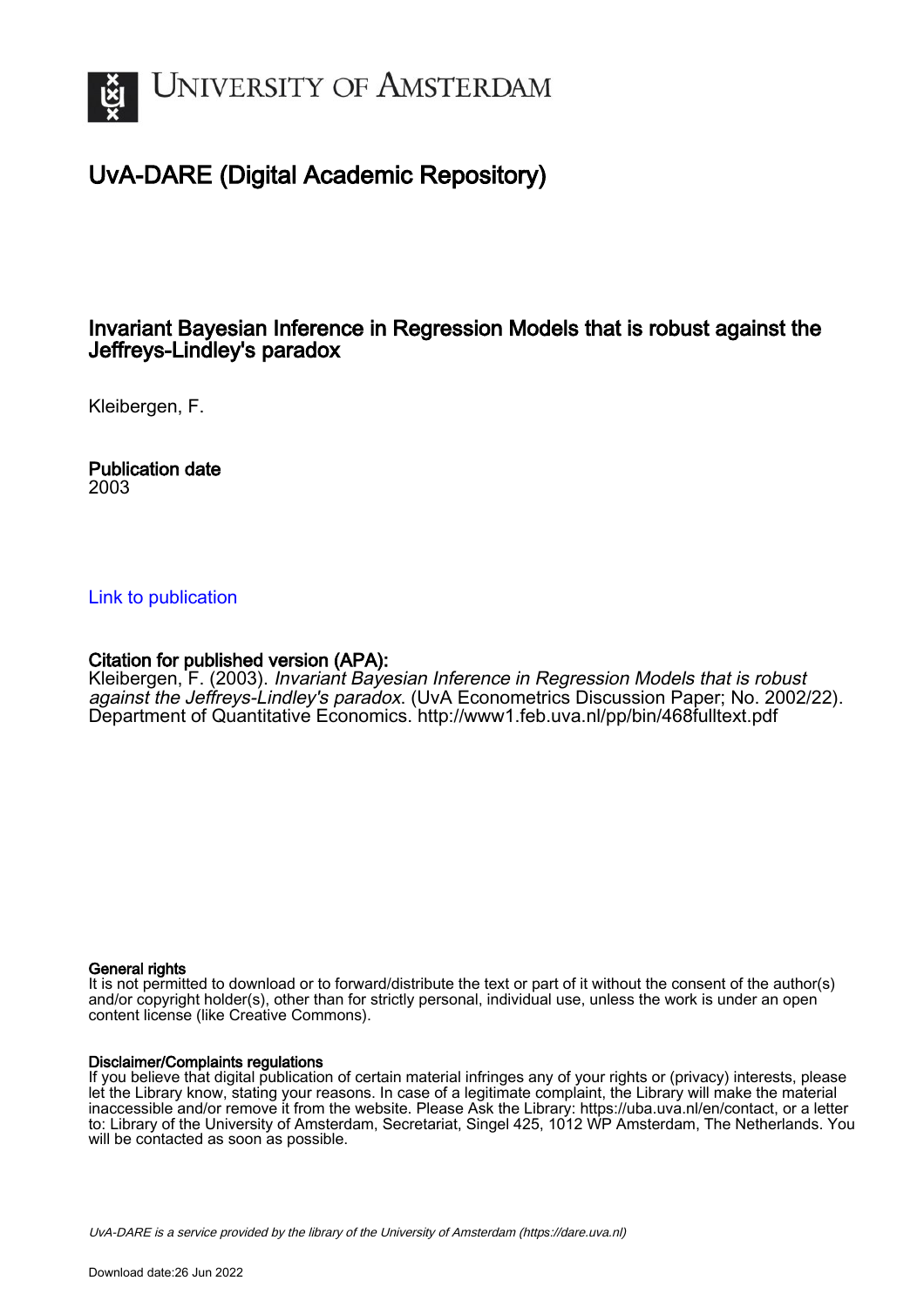

Discussion Paper: 2002/22

# **Invariant Bayesian Inference in Regression Models that is robust against the Jeffreys-Lindley's Paradox**

Frank Kleibergen

**www.fee.uva.nl/ke/UvA-Econometrics** 

Department of Quantitative Economics Faculty of Economics and Econometrics Universiteit van Amsterdam Roetersstraat 11 1018 WB AMSTERDAM The Netherlands



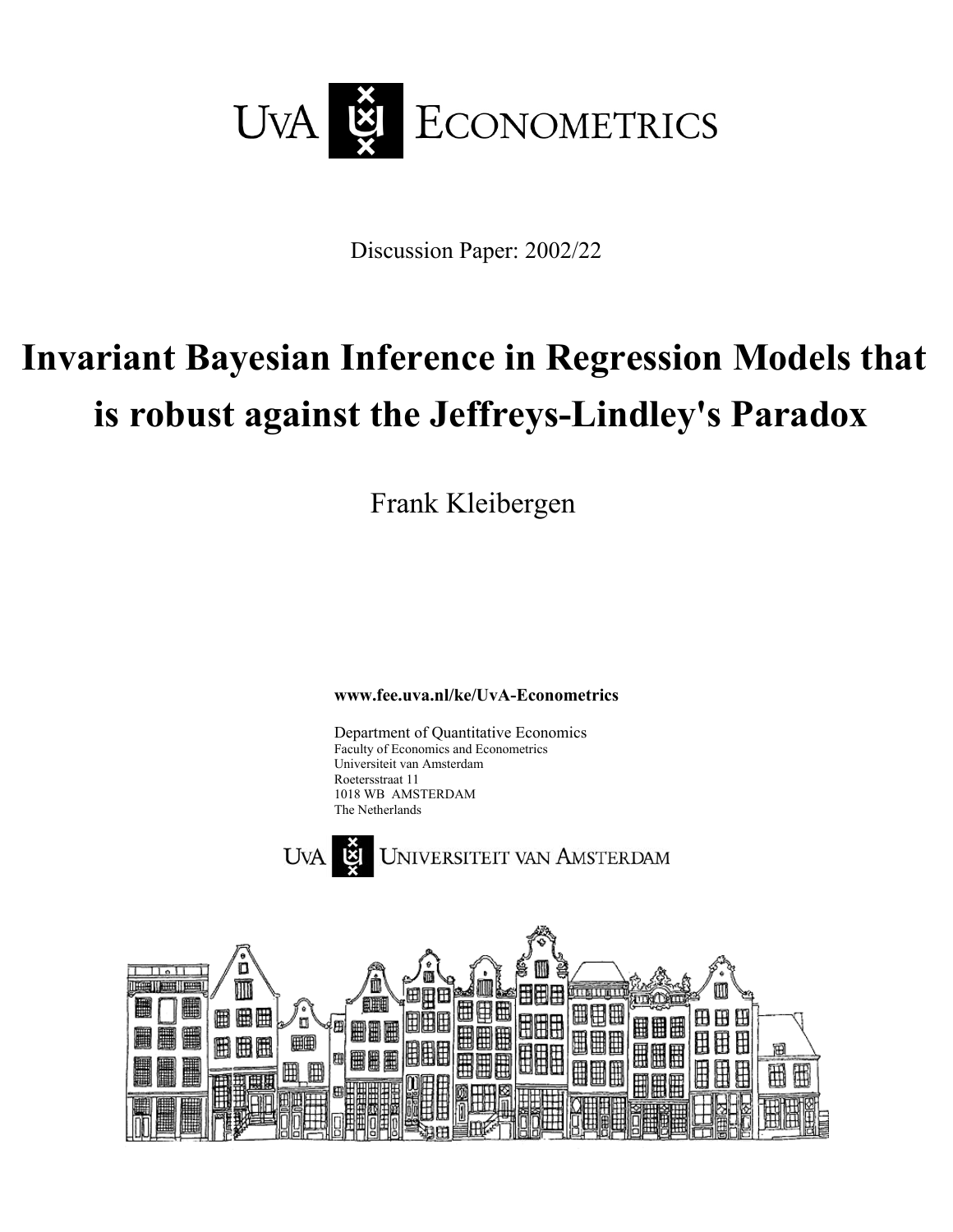## Invariant Bayesian Inference in Regression Models that is robust against the Jeffreys-Lindley's Paradox

Frank Kleibergen<sup>\*</sup>

January 7, 2003

## Abstract

We obtain the prior and posterior probability of a nested regression model as the Hausdorff-integral of the prior and posterior on the parameters of an encompassing linear regression model over a lower dimensional set that represents the nested model. The invariant expression of the Hausdorff-integral results from a uniformly converging limit sequence of encompassing full dimensional sets. The uniform convergence avoids the Borel-Kolmogorov paradox. Basing priors and prior probabilities of nested regression models on the prior on the parameters of an encompassing linear regression model reduces the discrepancies between classical and Bayesian inference, like, the Jeffreys-Lindley's paradox. Depending on the parameter of interest in the encompassing linear regression model, the posterior odds ratio is fully robust to the Jeffreys-Lindley's paradox or only allows for a non-informative prior on the parameters of the encompassing model. We illustrate the analysis with examples of linear restrictions, *i.e.* a linear regression model, and non-linear restrictions, *i.e.* a cointegration and an autoregressive moving average model, on the parameters of an encompassing linear regression model.

#### $\mathbf{1}$ Introduction

In Bayesian model comparison based on Bayes factors and prior and posterior odds ratios, prior probabilities for competing models are assigned independently of the priors on the parameters of these models. When one of the models encompasses the others, the prior on its parameters has a specific value at the points in the parameter space that correspond with the competing nested models. Hence, it can occur that this prior has a low value at the location of a competing nested model while that model has a prior probability equal to the prior probability of the encompassing model. This leads to a distinct difference between classical and Bayesian model comparison which is referred to as the Jeffreys-Lindley's paradox, see e.g. Lindley  $(1957)$ , Bernardo and Smith (1994), O'Hagan (1994) and Poirier (1995). Similar differences arise when we compare the functional forms of sampling densities of maximum likelihood estimators and posteriors of the parameters, see Kleibergen and Zivot (2002).

<sup>\*</sup>Department of Quantitative Economics, University of Amsterdam, Roetersstraat 11, 1018 WB Amsterdam, The Netherlands. Email: kleiberg@fee.uva.nl

<sup>&</sup>lt;sup>†</sup>I thank, the editors, participants of the conference on "Recent advances in Bayesian Econometrics" in June 2001 at GREQAM Marseille and especially Jacek Osiewalski and three anonymous referees for helpful comments and suggestions. This research has been funded by the NWO Vernieuwing simpuls research grant "Empirical Comparison of Economic Models".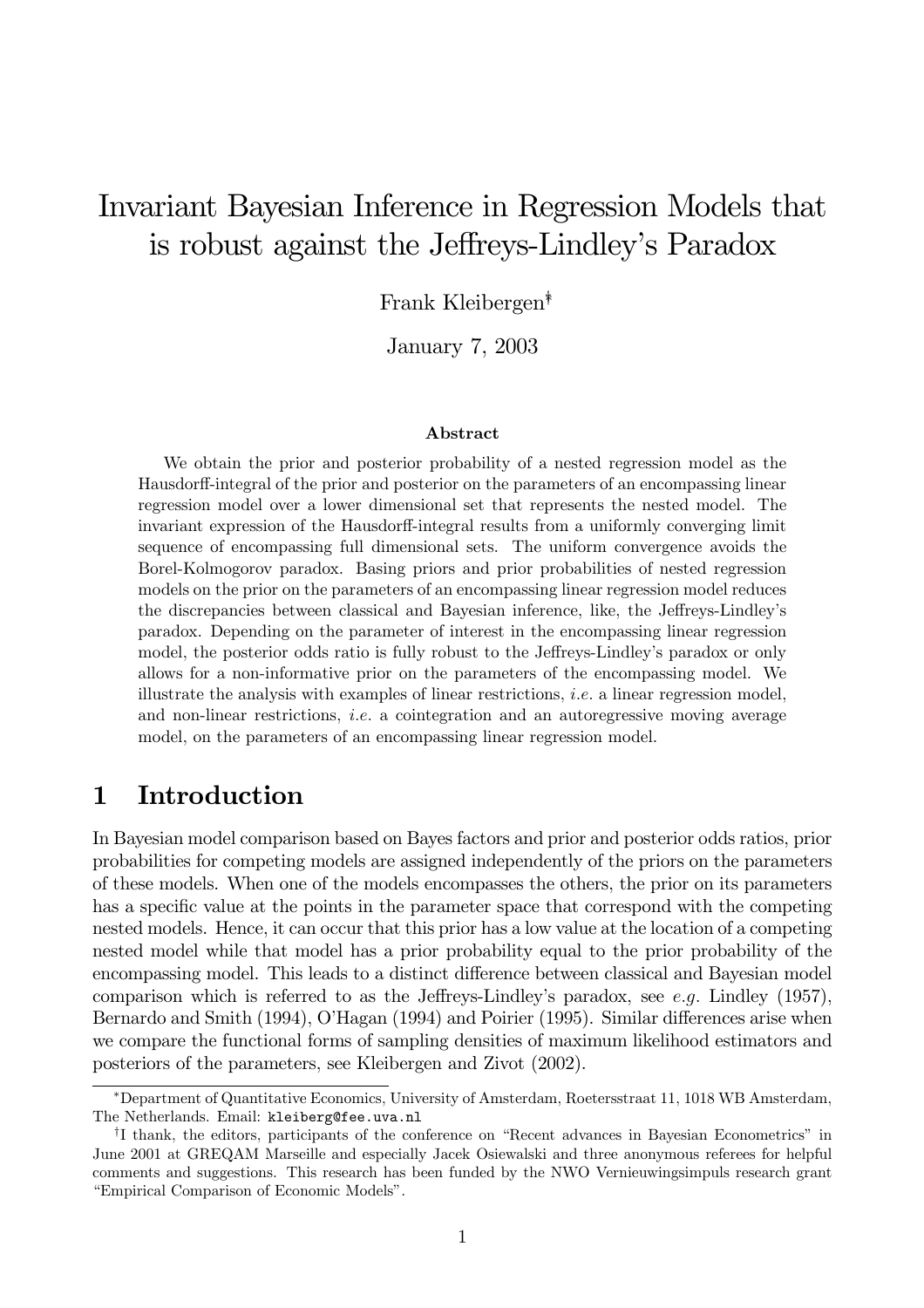The priors and prior probabilities are specified independently because the prior on the parameters of an encompassing model does not imply unambiguous probabilities for the lower dimensional sub-sets of its parameter space that constitute the nested models. This is known as the Borel-Kolmogorov paradox, see e.g. Kolmogorov (1950), Drèze and Richard (1983), Billingsley (1986) and Wolpert (1995). The paradox results because separate limit sequences can be constructed, that converge to a lower dimensional set and are needed to obtain its probability, which, however, lead to different expressions of the probability of the lower dimensional set. To avoid the Borel-Kolmogorov paradox, we show that it is necessary to use limit sequences that converge uniformly, *i.e.* that converge appropriately for all possible subsets of the lower dimensional set. All uniformly converging limit sequences lead to the same expression of the Hausdorff-integral over the lower dimensional set. This expression implies the prior or posterior probability of a nested model that is induced by the prior or posterior on the parameters of an encompassing model. Also the priors and posteriors on the parameters of nested models result from these Hausdorff-integrals.

The discrepancies between classical and Bayesian model comparison reduce when we use priors and prior probabilities for nested regression models that result from a prior on the parameters of an encompassing linear regression (ELR) model. Depending on the specification of the ELR model, the Jeffreys-Lindley's paradox is partially or fully overcome. The Jeffreys-Lindley's paradox is fully overcome when the classical "t-values" are the parameters of interest in the ELR model. Just the sensitivity with respect to the prior variance is overcome when we use the parameters of the ELR model as the parameters of interest. Similar results hold for the functional forms of the posteriors and sampling densities of maximum likelihood estimators which are also more in line with one another when we use priors that are induced by the prior on the parameters of an ELR model.

The paper is organized as follows. In the second section, we motivate our analysis and specify the regression models that are nested in the ELR model. In the third section, we discuss the uniformly converging limit sequence by which we avoid the Borel-Kolmogorov paradox and that allows us to obtain the Hausdorff-measure of a lower-dimensional set. In the fourth section, we obtain the prior and prior probability for each nested regression model that is induced by the prior on the parameters of the ELR model. We introduce an example, that we use throughout the paper, to illustrate what this prior probability amounts to. The fifth section extends the results to the posterior and posterior probability. In the sixth section, we discuss the Jeffreys-Lindley's paradox. We use our example to show, that depending on the parameter of interest in the ELR model, that the Jeffreys-Lindley's paradox is partially or fully overcome. These robustness properties imply that the posterior odds ratio can be constructed even in case of a non-informative prior. The seventh section discusses regression models that are conditional on nuisance parameters. The eight section contains illustrative examples where we focus on the construction of specifications that satisfy the assumption needed to obtain the uniformly converging limit sequence. We show them for regression models that result from linear restrictions, *i.e.* linear regression models, and non-linear restrictions, the cointegration and autoregressive moving average (ARMA) model, on the parameters of an ELR model. Finally, the ninth section concludes.

We use the following notation throughout the paper:  $vec(A)$  stands for the column vectorization of the  $T \times k$  matrix A such that  $vec(A) = (a'_1 \dots a'_k)'$  when  $A = (a_1 \dots a_k)$ .  $M_A = I_T - A(A'A)^{-1}A'$ , with  $I_T$  the  $T \times T$  dimensional identity matrix;  $J(a,(b,c))$  is the Jacobian of the transformation from a to  $(b, c)$  and  $|_a$  stands for evaluated in a.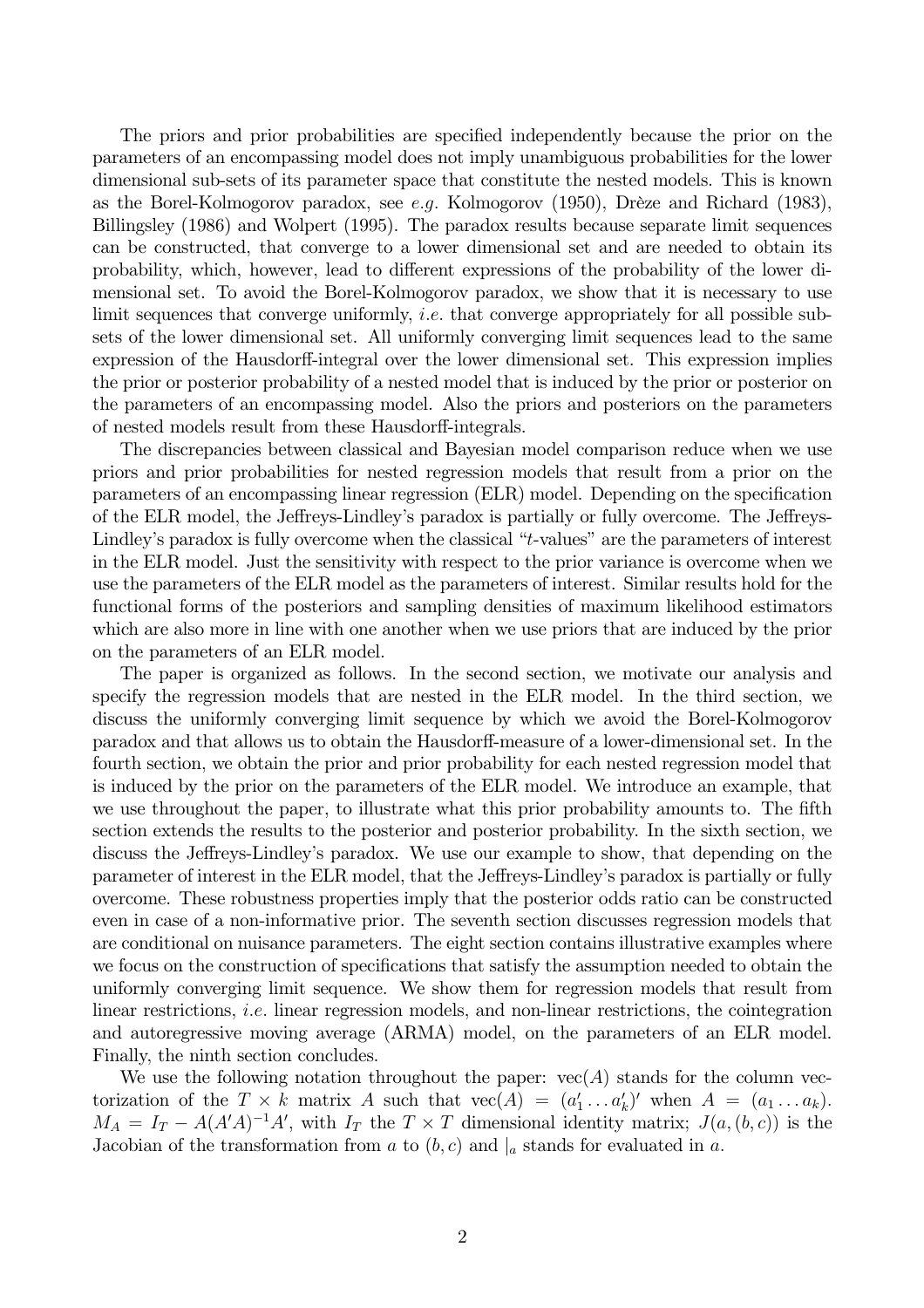#### $\overline{2}$ Motivation

We consider the ELR model,

$$
G: y = X\beta + \varepsilon,\tag{1}
$$

with y a  $T \times 1$  vector of observations on the dependent variable, X a  $T \times k$  matrix that contains the independent explanatory variables,  $\beta$  a  $k \times 1$  vector of parameters and  $\varepsilon$  a  $T \times 1$ vector of disturbances. The support of  $\beta$  is the  $\mathbb{R}^k$ . For expository purposes, we assume that  $\varepsilon \sim N(0, I_T)$ . This distributional assumption can however be generalized which we further discuss in Section 7. We specify a prior on  $\beta$  in model G,  $p_G(\beta)$ , that is continuous and continuous differentiable.

We compare and analyze the regression models

$$
G_i: y = X f_i(\varphi_i) + \varepsilon, \qquad i = 1, \dots, n,
$$
\n<sup>(2)</sup>

with  $\varphi_i \in \Theta_{G_i}$ ,  $\Theta_{G_i}$  is an open convex set in the  $\mathbb{R}^{m_i}$  and  $f_i$  is a k-dimensional continuous differentiable function of the  $m_i \times 1$  vector  $\varphi_i, m_i \leq k$ . Each model  $G_i$  in (2) is nested in the  $ELR \text{ model } G \text{ in } (1).$ 

Traditionally, a prior is specified on  $\varphi_i$  in  $G_i$ ,  $p_{G_i}(\varphi_i)$ , without considering that  $G_i$  is nested in G. This implies that the restrictions that  $G_i$  implies on G are directly imposed and that the transformation from  $G_i$  to G is left aside, see e.g. Drèze and Richard (1983). The behavior of the posterior of  $\varphi_i$  in  $G_i$  can then be pathological when  $f_i(\varphi_i)$  is a non-linear function while the posterior of  $\beta$  in G is well-behaved. Examples of such models  $G_i$  are cointegration and simultaneous equations models, see Kleibergen and van Dijk (1994,1998) and Kleibergen and Zivot (2002). Similarly, the prior probability for  $G_i$ ,  $Pr[G_i]$ , is specified without taking the prior on  $\beta$  in G into account. It can therefore occur that the prior on  $\beta$  has a relatively low value at the parameter values of  $\beta$  that correspond with  $G_i$  while the prior probability of  $G_i$ is relatively large. To overcome these controversies, we propose a framework which explicitly takes into account that  $G_i$  is nested in G for the construction of the prior for  $\varphi_i$  and the prior probability of  $G_i$ . We therefore base both the prior for  $\varphi_i$  and the prior probability of  $G_i$  on the prior on  $\beta$  in G,  $p_G(\beta)$ . Since the likelihood is a continuous function of the parameters, the results directly extend to the posterior and posterior probabilities.

#### Hausdorff-integrals over lower dimensional sets  $\bf{3}$

We represent the nested regression models  $G_i$  in (2) by lower dimensional sets in the parameter space of  $\beta$ , the  $\mathbb{R}^k$ ,

$$
S_{\mathcal{G}_i} = \{ \varphi_i \in \Theta_{\mathcal{G}_i} \subset \mathbb{R}^{m_i} | \beta = f_i(\varphi_i) \}, \qquad i = 1, \dots, n. \tag{3}
$$

The sets  $S_{\text{G}_i}$  in (3) are  $m_i$ -dimensional manifolds in the  $\mathbb{R}^k$ . We use the sets  $S_{\text{G}_i}$  to induce the prior probability and density of the regression models  $G_i$  from the prior  $p_G(\beta)$  on  $\beta$  in G.

The prior  $p_G(\beta)$  induces prior probabilities for convex k-dimensional sets  $S \subset \mathbb{R}^k$ ,

$$
\Pr_{G}[S] = \int_{S} p_{G}(\beta) d\beta,
$$
\n(4)

where  $d\beta$  is shorthand notation for  $L_k(d\beta)$  because (4) is a Lebesque-integral. To construct the prior probability of G<sub>i</sub> induced by  $p_G(\beta)$ , we evaluate the integral of  $p_G(\beta)$  over  $S_{G_i}$ . When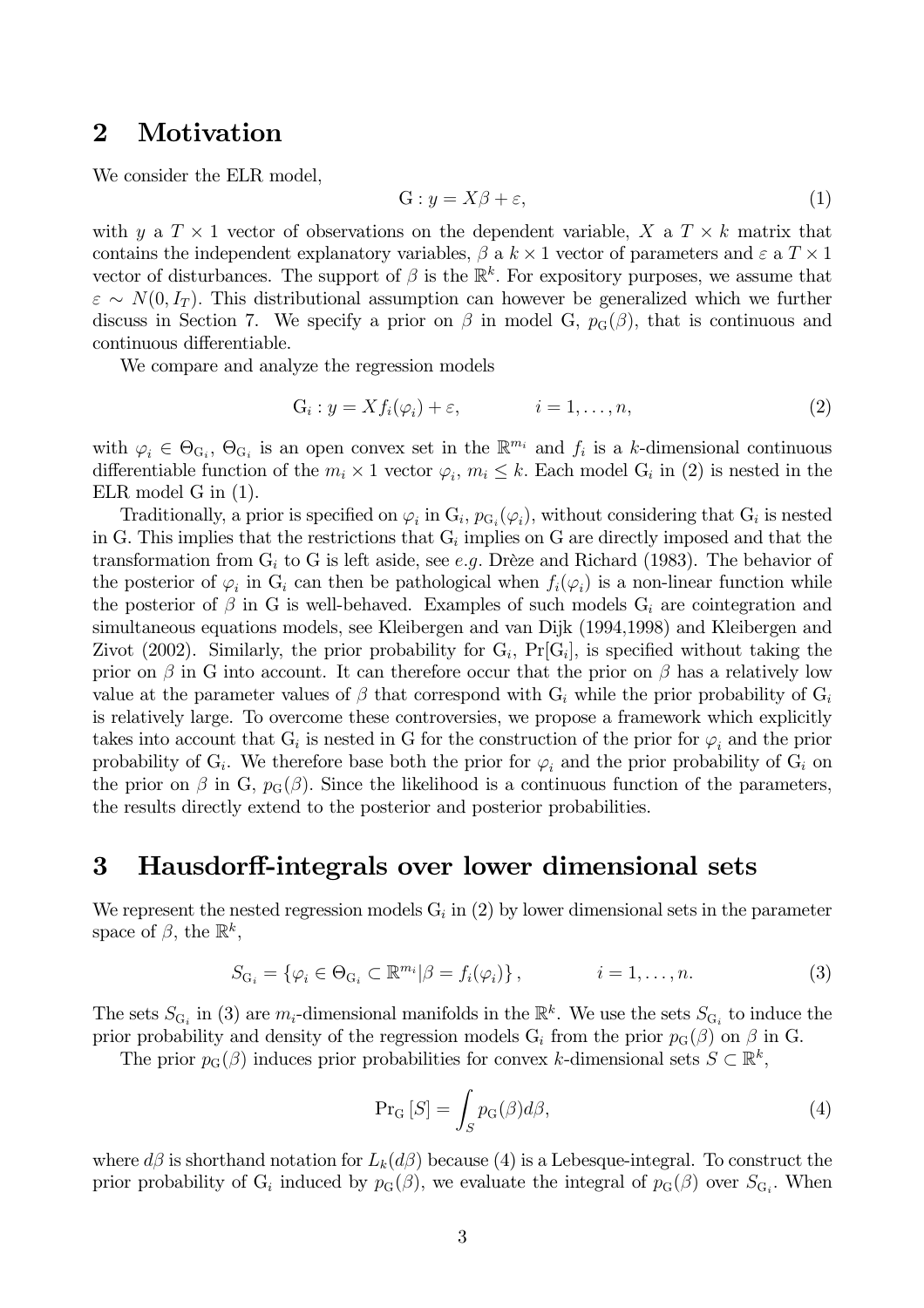S in (4) is a m-dimensional manifold and m is less than k, the Lebesque-measure of S in  $\mathbb{R}^k$ ,  $L_k(S)$ , equals zero. Hence, we can not use standard Lebesque integration to obtain the integral of  $p_G(\beta)$  over S. Instead of the Lebesque-measure, we therefore use a measure that is defined for lower dimensional sets: the Hausdorff-measure, see e.g. Billingsley (1986) and Rogers (1999).

**Definition 1:** The Hausdorff-measure of a m-dimensional set S in the  $\mathbb{R}^k$ ,  $H_m(S)$ ,  $k \geq m$ , is the infimum of positive numbers y such that for every  $r > 0$ , S can be covered by a countable family of closed sets, each of diameter less than r and the sum of the m-th powers of these diameters is less than  $y$ :

$$
H_m(S) = \inf \ c_m \sum_i \text{diam}(B_i)^m,\tag{5}
$$

with  $B_i$ ,  $j = 1,...$  the countable number of sets whose union covers S, diam( $B_j$ ) stands for the diameter of  $B_j$ ,  $diam(B_j) = sup[|a-b| : a, b \in B_j]$ , and  $c_m$  is a normalizing constant. The Hausdorff-measure is invariant to the specification of  $S$  and can be infinite.

When m equals k, the definition of the Hausdorff-measure in  $(5)$  gives the volume of S and the Hausdorff-measure and the Lebesque-measure coincide if  $c_k$  is specified appropriately. To obtain the Hausdorff-measure of the  $m_i$ -dimensional set  $S_{G_i}$ , where  $m_i$  is less than k, we use an invertible mapping of  $\beta$ , that spans the  $\mathbb{R}^k$ , into  $\varphi_i$  and an additional  $(k-m_i)$ -dimensional parameter vector  $\lambda_i$  that is such that when  $\lambda_i$  converges to zero  $\beta(\varphi_i, \lambda_i)$  converges uniformly to  $f_i(\varphi_i)$ , *i.e.* for all values of  $\varphi_i$ .

**Assumption 1:** In model G from (1), the  $k \times 1$  dimensional vector  $\beta$  is an invertible function of the  $m_i \times 1$  dimensional vector  $\varphi_i$  and the  $(k - m_i) \times 1$  dimensional vector  $\lambda_i$ :

$$
\beta = f_i(\varphi_i) + g_i(\varphi_i, \lambda_i),\tag{6}
$$

where  $g_i(\varphi_i, \lambda_i)$  is a continuous differentiable  $k \times 1$  vector function of  $(\varphi_i, \lambda_i)$  which is such that:

- **a.**  $q_i(\varphi_i, \lambda_i) = 0 \Leftrightarrow \lambda_i = 0.$
- **b.** The set of values of  $\varphi_i$  that lead to a unique value of  $f_i(\varphi_i)$ , or for which  $\frac{\partial f_i}{\partial \varphi'_i}$  has full rank, is identical to the set of values of  $\varphi_i$  that lead to a unique value of  $f_i(\varphi_i)+g_i(\varphi_i,\lambda_i)$ , or for which  $(\frac{\partial f_i}{\partial \varphi'_i} + \frac{\partial g_i}{\partial \varphi'_i} : \frac{\partial g_i}{\partial \lambda'_i})$  has full rank, and the latter set does not depend on  $\lambda_i$ , such that  $g_i(\varphi_i, \lambda_i)$  is a strictly monotonic function of  $\lambda_i$  for all values of  $\varphi_i$ .
- **c.**  $\left(\frac{\partial g_i(\varphi_i, \lambda_i)}{\partial \lambda'_i}\right)' \left(\frac{\partial g_i(\varphi_i, \lambda_i)}{\partial \lambda'_i}\right) \equiv A_i$  for all values of  $(\varphi_i, \lambda_i)$ , with  $A_i$  a fixed positive definite symmetric  $(k m_i) \times (k m_i)$  matrix that does not depend on  $(\varphi_i, \lambda_i)$ .

Definition 1 implies that the Hausdorff-measure of  $S_{G_i}$  results from a countable number of sets whose union covers  $S_{G_i}$ . Definition 1 does not lead to a straightforward manner of

<sup>&</sup>lt;sup>1</sup>We note that this condition refers to the functional relationship  $f_i(\varphi_i) + g_i(\varphi_i, \lambda_i)$ . The spaces where  $\varphi_i$ ,  $\lambda_i$  result from are therefore considered unrestricted,  $\varphi_i \in \mathbb{R}^{m_i}$ ,  $\lambda_i \in \mathbb{R}^{k-m_i}$ , such that  $\Theta_{G_i}$  is not involved and, for example, the intersection of the set of values of  $\varphi_i$  that do not imply a unique value for  $f_i(\varphi_i)$  and  $\Theta_{G_i}$ can even be empty.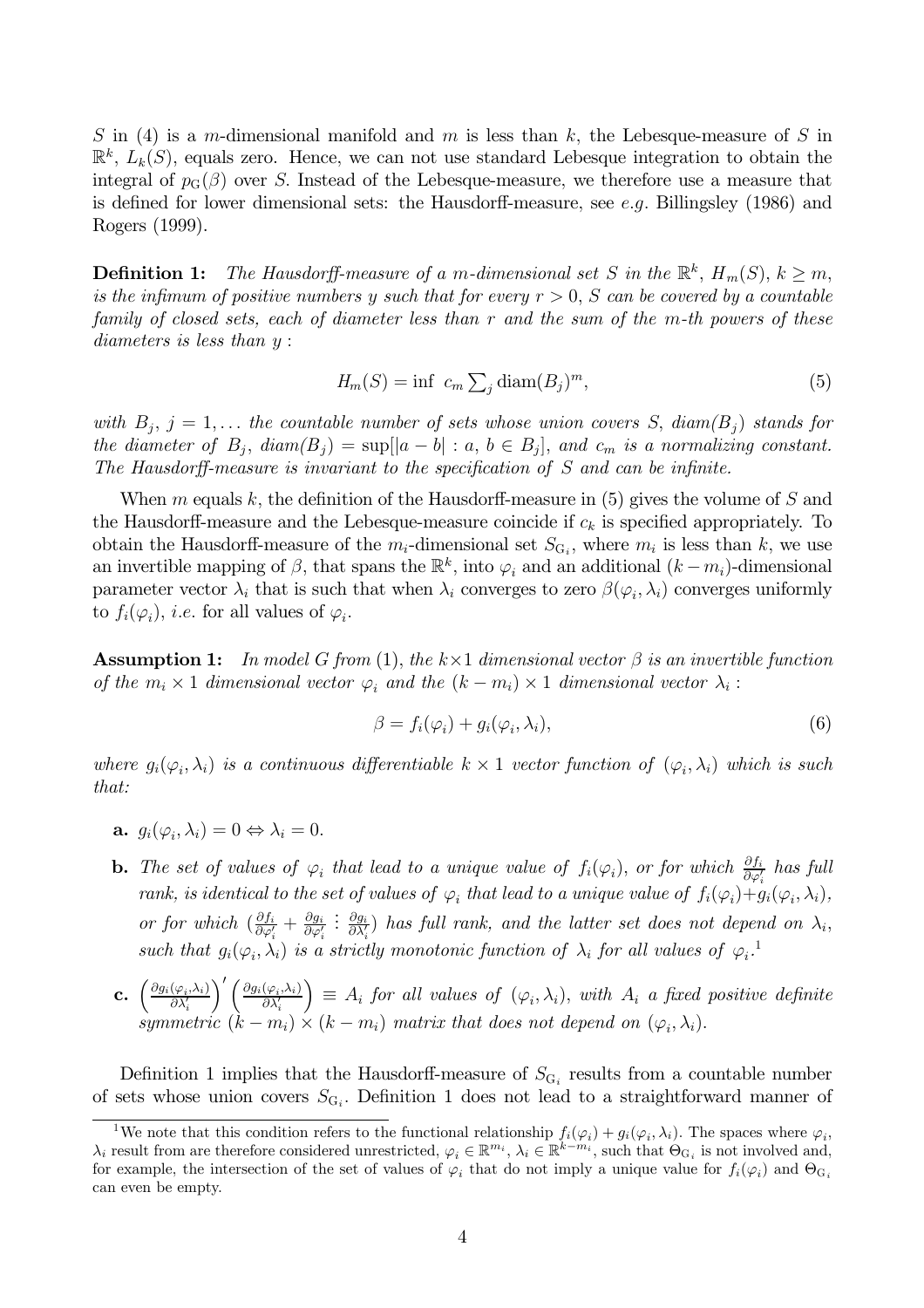constructing the Hausdorff-measure because such a union of sets can be difficult to obtain. Assumption 1 alleviates the construction of the Hausdorff-measure by specifying a functional relationship between  $\beta$  and  $(\varphi_i, \lambda_i)$ . We can use this functional relationship in two different manners to obtain the Hausdorff-measure of  $S_{G_i}$ .

Assumption 1 allows us to project  $\beta$  onto  $f_i(\varphi_i)$  such that all sets  $\beta(\Theta_{G_i}, \Lambda_{i_j})$ , with  $\Lambda_{i_j}$  and open convex set in the  $\mathbb{R}^{k-m_i}$ , are projected onto  $S_{G_i}$ . A Hausdorff-measure of  $S_{G_i}$  can then be constructed by integrating a distance-measure of  $\lambda_i$  with respect to an integrable function of  $\lambda_i$ , like, for example, a density function, see e.g. McCulloch and Rossi (1992) and Doster (1998). This leads to the Hausdorff-measure of  $S_{G_i}$  that is marginal with respect to  $\lambda_i$  since it results from integrating over  $\lambda_i$ .

We construct the Hausdorff-measure of  $S_{\text{G}_i}$  in the alternative conditional manner that results from conditioning on  $\lambda_i = 0$ . The Hausdorff-measure is then obtained through a sequence of sets in  $\mathbb{R}^k$  that monotonically and uniformly converges to  $S_{\mathbf{G}_i}$ . Assumption 1a implies that  $\lambda_i$  reflects the difference between  $\beta$  and  $f_i(\varphi_i)$ . Assumption 1b is a technical condition that ensures that  $\lambda_i$  reflects this difference for all points  $\varphi_i$  where  $\frac{\partial f_i}{\partial \varphi_i}$  has full rank. Assumption 1b is just a translation of the necessary condition of uniform convergence, *i.e.* convergence for all values of  $\varphi_i$  for which  $\frac{\partial f_i}{\partial \varphi'_i}$  has full rank. Assumption 1c implies that the difference between  $\beta$  and  $f_i(\varphi_i)$  does not depend on  $\varphi_i$ . The normalizing constant that is used for the Hausdorffmeasure of sub-sets of  $S_{G_i}$  is then identical for all sub-sets of  $S_{G_i}$ . This is necessary for an appropriately defined normalizing constant. Assumption 1 is thus a necessary and sufficient condition to obtain an invariant expression of the Hausdorff-measure that results from a limit sequence of sets that converges to the lower dimensional set.

Assumptions 1a-b enable the construction of a limit sequence of sets that converges monotonically and uniformly to a sub-set of  $S_{G_i}$ . To construct the Hausdorff-measure of such a  $m_i$ -dimensional set  $W_{G_i}$  ( $\subset S_{G_i}$ ) in the  $\mathbb{R}^k$ ,

$$
W_{\mathcal{G}_i} = \{ \varphi_i \in \Omega_{\mathcal{G}_i} \subset \Theta_{\mathcal{G}_i} | \beta = f_i(\varphi_i) \}, \qquad i = 1, \dots, n,
$$
\n<sup>(7)</sup>

with  $\Omega_{G_i}$  a convex open  $m_i$ -dimensional sub-set of  $\Theta_{G_i}$ , we use the k-dimensional set

$$
W_{\mathcal{G}_i}(\rho) = \left\{ \varphi_i \in \Omega_{\mathcal{G}_i}, \ \lambda_i \in B_{k-m_i}(0,\rho) \subset \mathbb{R}^{k-m_i} | \beta = f_i(\varphi_i) + g_i(\varphi_i, \lambda_i) \right\},\tag{8}
$$

where  $B_{k-m_i}(0, \rho)$  is a  $(k-m_i)$ -dimensional sphere with radius  $\rho$  and the  $(k-m_i)$ -dimensional vector of zeros as its center. The set  $W_{G_i}(\rho)$  contains  $W_{G_i}$  for all values of  $\rho$  and for a sequence of values of  $\rho$ ,  $\rho_1 > \rho_2 > \ldots > \rho_n > 0$ , Assumptions 1a-b imply that,

$$
W_{G_i}(\rho_n) \subset W_{G_i}(\rho_{n-1}) \subset \ldots \subset W_{G_i}(\rho_2) \subset W_{G_i}(\rho_1) \text{ for all convex sets } \Omega_{G_i} \subset \mathbb{R}^{m_i}.
$$
 (9)

This implies that the convergence of  $W_{G_i}(\rho_n)$  to  $W_{G_i}$  is strictly monotonic and holds for all sets  $\Omega_{\mathrm{G}_i}$ ,

$$
\lim_{\rho \to 0} W_{G_i}(\rho) = W_{G_i} \text{ for all convex sets } \Omega_{G_i} \subset \mathbb{R}^{m_i}.
$$
 (10)

To obtain the Hausdorff-measure of  $W_{G_i}$ , we use the Lebesque-measure of  $W_{G_i}(\rho)$  which we normalize to account for the difference in dimension between the  $m_i$ -dimensional set  $W_{G_i}$ and the k-dimensional set  $W_{G_i}(\rho)$ . The normalizing constant is the inverse of the Lebesquemeasure of the transformation of the sphere  $B_{k-m_i}(0, \rho)$  by the function  $g_i$ , see the Appendix for a proof:

$$
c_i(\rho)^{-1} = |A_i|^{\frac{1}{2}} V_{k-m_i}(\rho), \tag{11}
$$

with  $V_{k-m_i}(\rho)$  the volume of a  $(k - m_i)$ -dimensional sphere with radius  $\rho$ . Assumption 1c ensures that the normalizing constant does not depend on  $(\varphi_i, \lambda_i)$  and is therefore the same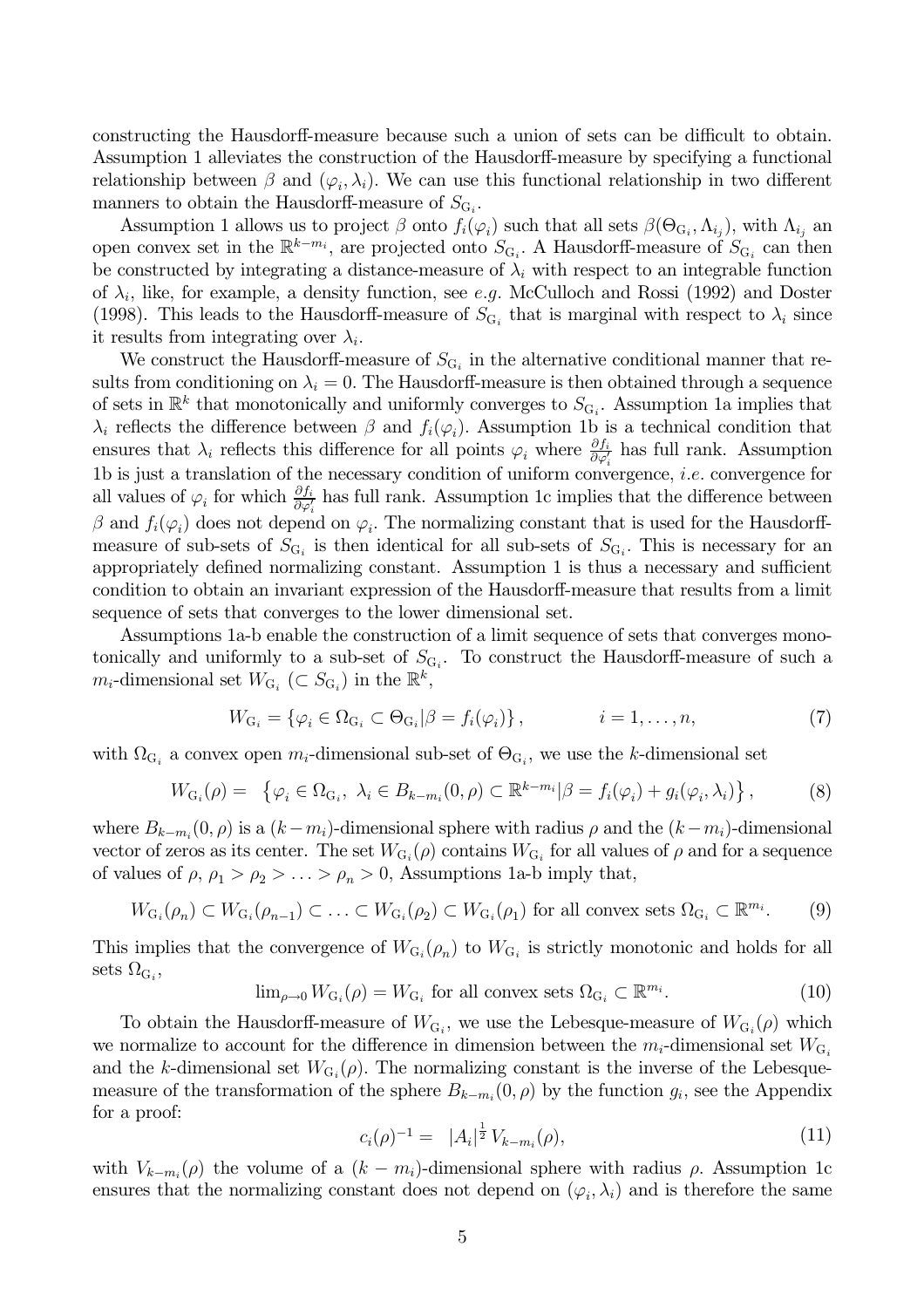for every sub-set  $W_{G_i}$  of  $S_{G_i}$ . The Hausdorff-measure of  $W_{G_i}$  then results as the limit when  $\rho$ converges to zero of the product of the normalizing constant  $c_i(\rho)$  and the Lebesque-measure of  $W_{G_i}(\rho)$ :

$$
H_{m_i}(W_{\mathcal{G}_i}) = \lim_{\rho \to 0} c_i(\rho) L_k(W_{\mathcal{G}_i}(\rho)). \tag{12}
$$

The normalizing constant  $c_i(\rho)$  converges to infinity when  $\rho$  converges to zero and therefore offsets the convergence to zero of the Lebesque-measure of  $W_{G_i}(\rho)$ . The Hausdorff-measure of  $W_{G_i}$  in (12), which is a transformation of  $\Omega_{G_i}$  by  $f_i$ , results from conditioning on a zero value of  $\lambda_i$  and does not result from integrating over  $\lambda_i$ .

**Theorem 1** When  $m_i$  is less than k and Assumption 1 holds, the Hausdorff measure  $H_{m_i}(W_{G_i})$ in  $(12)$  is equal to

$$
H_{m_i}(W_{G_i}) = \int_{\Omega_{G_i}} \left| \left( \frac{\partial f_i}{\partial \varphi'_i} \right)' M_{\left( \frac{\partial g_i}{\partial \lambda'_i} | \lambda_i = 0 \right)} \left( \frac{\partial f_i}{\partial \varphi'_i} \right) \right|^{\frac{1}{2}} d\varphi_i, \tag{13}
$$

and is invariant with respect to transformations of  $\beta$  and  $(\varphi_i, \lambda_i)$  that satisfy Assumption 1 and control for the transformation of  $\beta$ .

**Proof.** see the Appendix.  $\blacksquare$ 

The definition of the Hausdorff-measure also shows how Hausdorff-integrals of non-negative functions are constructed, see  $e.g.$  Billingsley (1986) and Rogers (1999).

**Definition 2:** When  $m_i$  is less than k and Assumption 1 holds, the Hausdorff-integral of a non-negative function  $q(\beta)$  over the m<sub>i</sub>-dimensional set  $W_{G_i}$  reads

$$
\int_{W_{\mathrm{G}_i}} q(\beta) H_{m_i}(d\beta) = \lim_{\rho \to 0} \left[ c_i(\rho) \int_{W_{\mathrm{G}_i}(\rho)} q(\beta) d\beta \right]. \tag{14}
$$

**Theorem 2** When  $m_i$  is less than k and Assumption 1 holds, the Hausdorff-integral of the non-negative function  $q(\beta)$  over  $W_{G_i}$  from (14) is equal to

$$
\int_{W_{G_i}} q(\beta) H_{m_i}(d\beta) = \frac{1}{|A_i|^{\frac{1}{2}}} \int_{\Omega_{G_i}} q(\beta(\varphi_i, \lambda_i)|_{\lambda_i=0}) |J(\beta, (\varphi_i, \lambda_i))|_{\lambda_i=0}| d\varphi_i.
$$
 (15)

The Hausdorff-integral in (15) is invariant with respect to transformations of  $\beta$  and  $(\varphi_i, \lambda_i)$ that satisfy Assumption 1 and control for the transformation of  $\beta$ .

**Proof.** see the Appendix.  $\blacksquare$ 

When  $m_i$  equals k, the Hausdorff-measure and integral are identical to the Lebesque-measure and integral. We use the Hausdorff-integrals to construct prior and posterior probabilities and densities of the models  $G_i$  that are induced by  $p_G(\beta)$ .

The Hausdorff-measure in Theorem 1 gives the measure of a lower dimensional manifold. These lower dimensional manifolds represent different models that are nested in the ELR model. We use the Hausdorff-measure to construct priors and posteriors of the parameters of these different models. When the functional form of a class of density functions, such as posteriors, is given, a Hausdorff-measure can be used to construct the relative distance between all densities within this class and a specific one of them. These kind of analyzes are conducted in, for example, McCulloch and Rossi (1992) and Doster (1998). McCulloch and Rossi (1992) use projection functions to map  $\beta$  onto  $f_i(\varphi_i)$ . Doster (1998) uses Hellinger and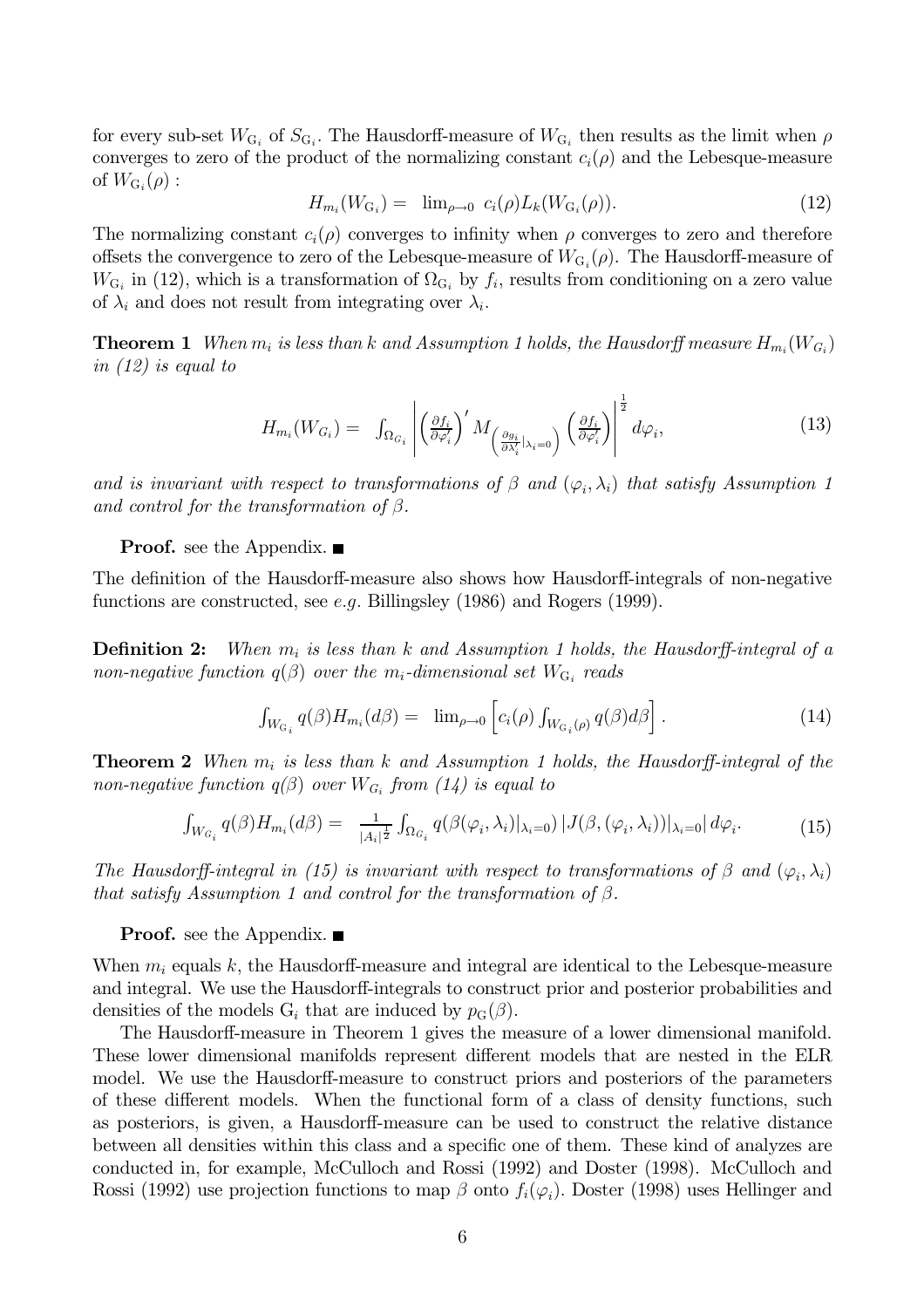Kullback-Leibler distance metrics for the involved density functions. Doster (1998) shows that the resulting specification of the Hausdorff-measure corresponds with a Jeffreys prior, *i.e.* a prior that is proportional to the square root of the determinant of the information matrix. For a specific choice of the parameter  $\beta$ , the latter also holds for the Hausdorff-measure (13) for some nested regression models. When  $\beta$  is the vector of (conditional) classical t-values of the parameters of the ELR model, the Hausdorff-measure from Theorem 1 is identical to the Jeffreys prior in these models. An example of such a model is the instrumental variables regression model, see Kleibergen and Zivot (2002).

### **Borel-Kolmogorov Paradox**

The Borel-Kolmogorov paradox, see e.g. Kolmogorov (1950), Drèze and Richard (1983), Billingsley (1986) and Wolpert (1995), implies that the probability of a lower dimensional set is not unambiguously defined. Theorems 1-2 state the Hausdorff-measure and integral for lower dimensional sets. These integrals lead to probabilities that are invariant with respect to their specification when this specification accords with Assumption 1. Assumption 1 gives therefore a manner of specifying probabilities on lower dimensional sets that is robust to the Borel-Kolmogorov paradox. The Hausdorff-measure and integrals in Theorems 1 and 2 avoid the Borel-Kolmogorov paradox because we use a limit sequence in which a sequence of sets converges uniformly to the restricted set. Only in case of such uniform convergence does the limit sequence allways converge to the restricted set. We therefore avoid the issue of nonconglomerability, *i.e.* an ambiguous way of reflecting the restriction, that is one element of the Borel-Kolmogorov paradox, see e.g. De Finetti (1972). Assumption 1c allows us to obtain the normalizing constant for the Hausdorff-measure.

The traditional example of the Borel-Kolmogorov paradox is one where we have two random variables,  $\varphi$  and  $\lambda$ , with joint density  $p(\varphi, \lambda)$  and we want to condition on a zero value of  $\lambda$ , see e.g. Drèze and Richard (1983) and Wolpert (1995). We can, for example, use either  $\lambda$  or  $\mu = \frac{\lambda}{\omega}$  to construct a limit sequence of sets that converges to the zero value of  $\lambda$ . When we use  $\lambda$  in the limit sequence,  $p(\varphi|\lambda)|_{\lambda=0}$  is the density on the restricted set while  $|\varphi|p(\varphi|\lambda)|_{\lambda=0}$  is the density on the restricted set when we use  $\mu$ . The difference between these densities reflects the Borel-Kolmogorov paradox and shows De Finetti's (1972) issue of non-conglomerability, *i.e.* the restriction can be represented in a non-denumerably infinite number of ways. The difference between the densities arises because the limit sequence does not converge uniformly when we use  $\mu$  to reflect the restriction. If  $\varphi$  equals zero, the limit sequence that involves  $\mu$  is not defined and hence its convergence is not uniform over all values of  $\varphi$ . Assumption 1b implies uniform convergence and the specification that involves  $\mu$  does thus not satisfy Assumption 1b. The specification that involves  $\mu$  does also not satisfy Assumption 1c. The specification that involves  $\lambda$  satisfies Assumption 1.

We conclude from Assumption 1 that the Borel-Kolmogorov paradox is avoided when we only use limit sequences that converge uniformly. A Bayesian specifies the restricted set, *i.e.* the nested models  $G_i$ , a priori and limit sequences that converge uniformly are obvious since they always converge to the sets that reflect the models  $G_i$ . This also holds for the traditional example discussed previously. The arisal of the Borel-Kolmogorov paradox when we use other limit sequences further emphasizes this point.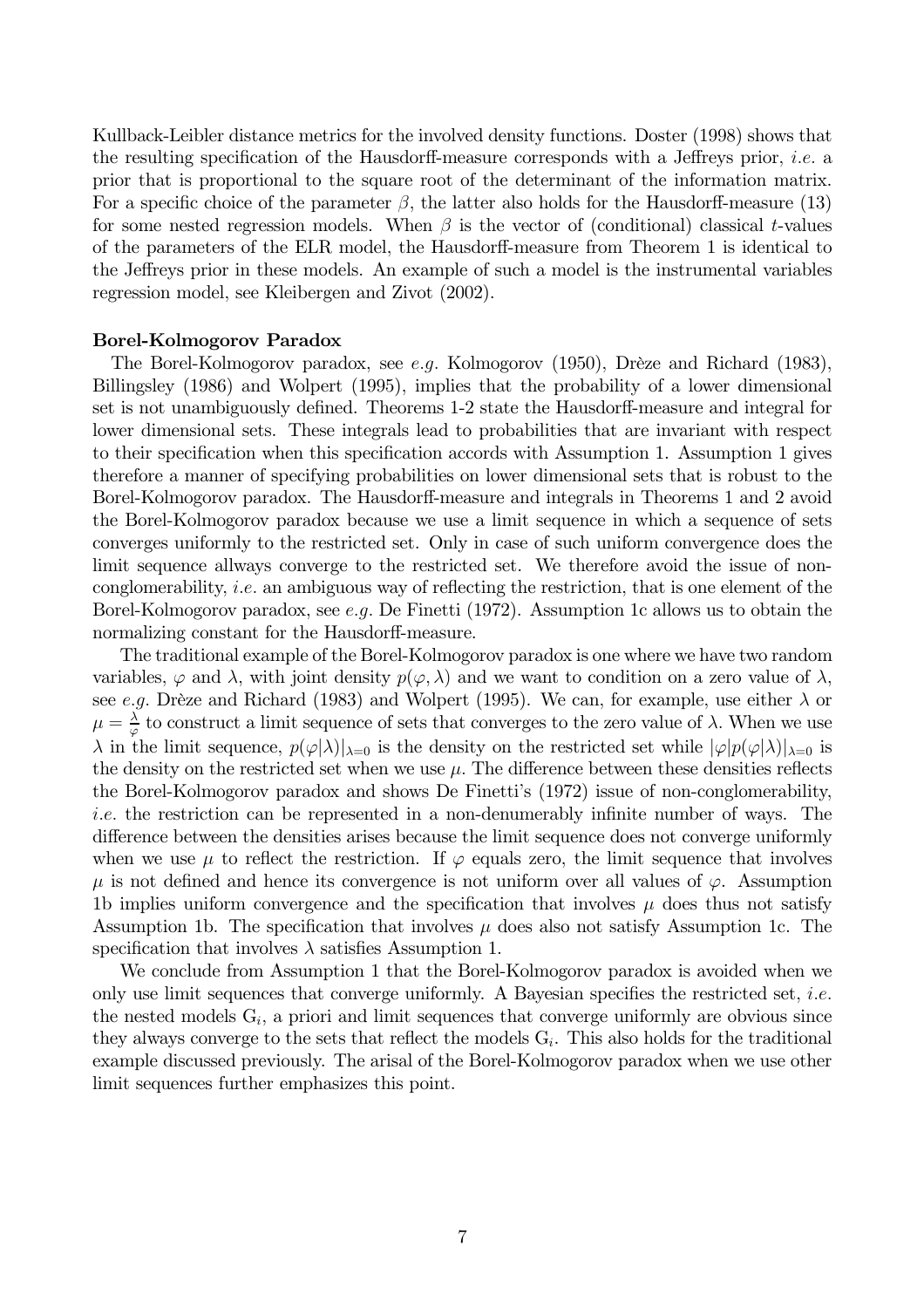#### Prior density and prior probability  $\overline{\mathbf{4}}$

We construct the prior probability of  $G_i$ ,  $i = 1, ..., n$ , that is induced by  $p_G(\beta)$ . In order to obtain these probabilities we assume that the set of models  $G_i$ ,  $i = 1, ..., n$ , is complete.

**Assumption 2:** The true model is an element of  $\{G_i, i = 1, \ldots, n\}$  such that the joint prior probability of the regression models  $G_i$ ,  $i = 1, ..., n$ , is equal to one.

Assumption 2 shows that we consider the models  $G_i$ ,  $i = 1, ..., N$ , as mutually exclusive events, unless they result from functions  $f_i(\varphi_i)$  that are invertible transformations of one another, even when one of them equals G and encompasses all the other models. Hence, all sets  $S_{\text{G}_i}$  constitute a mutually exclusive event, the model  $G_i$ , although they are lower dimensional sets in the  $\mathbb{R}^k$ . The probabilities for these events result from the Hausdorff-integral over  $S_{G_i}$ with respect to the prior  $p_G(\beta)$  after an appropriate normalization for the completeness of the set of models  $G_i$ ,  $i = 1, ..., n$ . The Hausdorff-integrals result from Theorem 2.

**Theorem 3** When Assumptions 1 and 2 hold, the invariant prior probability for model  $G_i$ ,  $i=1,\ldots,n$ , that is induced by  $p_G(\beta)$  reads

$$
Pr_G[G_i] = \frac{Q_{G_i}}{Q} \qquad i = 1, \dots, n,
$$
\n(16)

with

$$
Q_{G_i} = \int_{S_{G_i}} p_G(\beta) H_{m_i}(d\beta), \qquad (17)
$$

and

$$
Q = \sum_{j=1}^{w} \int_{\bigcup_{i=1}^{n_j} S_{i_j}} p_G(\beta) H_{m_j}(d\beta), \tag{18}
$$

with w the number of sets  $S_{G_i}$  that have a different function  $f_i, w \leq n$ ,  $n_j$  is the number of sets that have the identical function  $f_i$  (or an invertible transformation thereof),  $m_i$  is the dimension of  $S_{G_i}$  and  $S_{i_j}$ ,  $i_j = 1, \ldots, n_j$  are the sets with the same function  $f_j$  involved.

**Proof.** follows directly from Theorem 2. The specification of  $Q$  ensures the completeness that results from Assumption 2.

When  $m_i$  equals k, the Hausdorff-integral is identical to the Lebesque-integral and

$$
Q_{\mathcal{G}_i} = \int_{S_{\mathcal{G}_i}} p_{\mathcal{G}}(\beta) d\beta. \tag{19}
$$

If  $m_i$  is less than k, we obtain from Theorem 2 that

$$
Q_{\mathcal{G}_i} = \frac{\left| \frac{\partial \mathrm{Pr}_{\mathcal{G}}\left[\beta(\{\Theta_{\mathcal{G}_i},(-\infty,\lambda_i)\})\right]}{\partial \lambda_i}|_{\lambda_i=0}\right|}{\left|\frac{\partial \beta(0,\lambda_i)}{\partial \lambda_i}|_{\lambda_i=0}\right|} = \frac{p_{\mathcal{G}}(\lambda_i)|_{\lambda_i=0}}{|A_i|^{\frac{1}{2}}} \left[\int_{\Theta_{\mathcal{G}_i}} p_{\mathcal{G}}(\varphi_i|\lambda_i)|_{\lambda_i=0} d\varphi_i\right],\tag{20}
$$

where we haved used that

$$
p_{G}(\varphi_{i}, \lambda_{i}) = p_{G}(\beta(\varphi_{i}, \lambda_{i})) |J(\beta, (\varphi_{i}, \lambda_{i}))|
$$
  
=  $p_{G}(\varphi_{i}|\lambda_{i}) p_{G}(\lambda_{i}).$  (21)

The resulting specification of  $Q$  is then

$$
Q = \sum_{j=1}^{w-1} \frac{p_G(\lambda_j)|_{\lambda_j=0}}{|A_j|^{\frac{1}{2}}} \left[ \int_{\bigcup_{i_j=1}^{n_j} \Theta_{G_{i_j}}} p_G(\varphi_j|\lambda_j)|_{\lambda_j=0} d\varphi_j \right] + \int_{\bigcup_{i=1}^{n_k} S_{G_{i_w}}} p_G(\beta) d\beta,
$$

with  $n_k$  the number of sets of dimension k. Because of Theorem 2, the prior probability (16) is invariant with respect to the specification of  $\beta$ ,  $(\varphi_i, \lambda_i)$  that satisfy Assumption 1.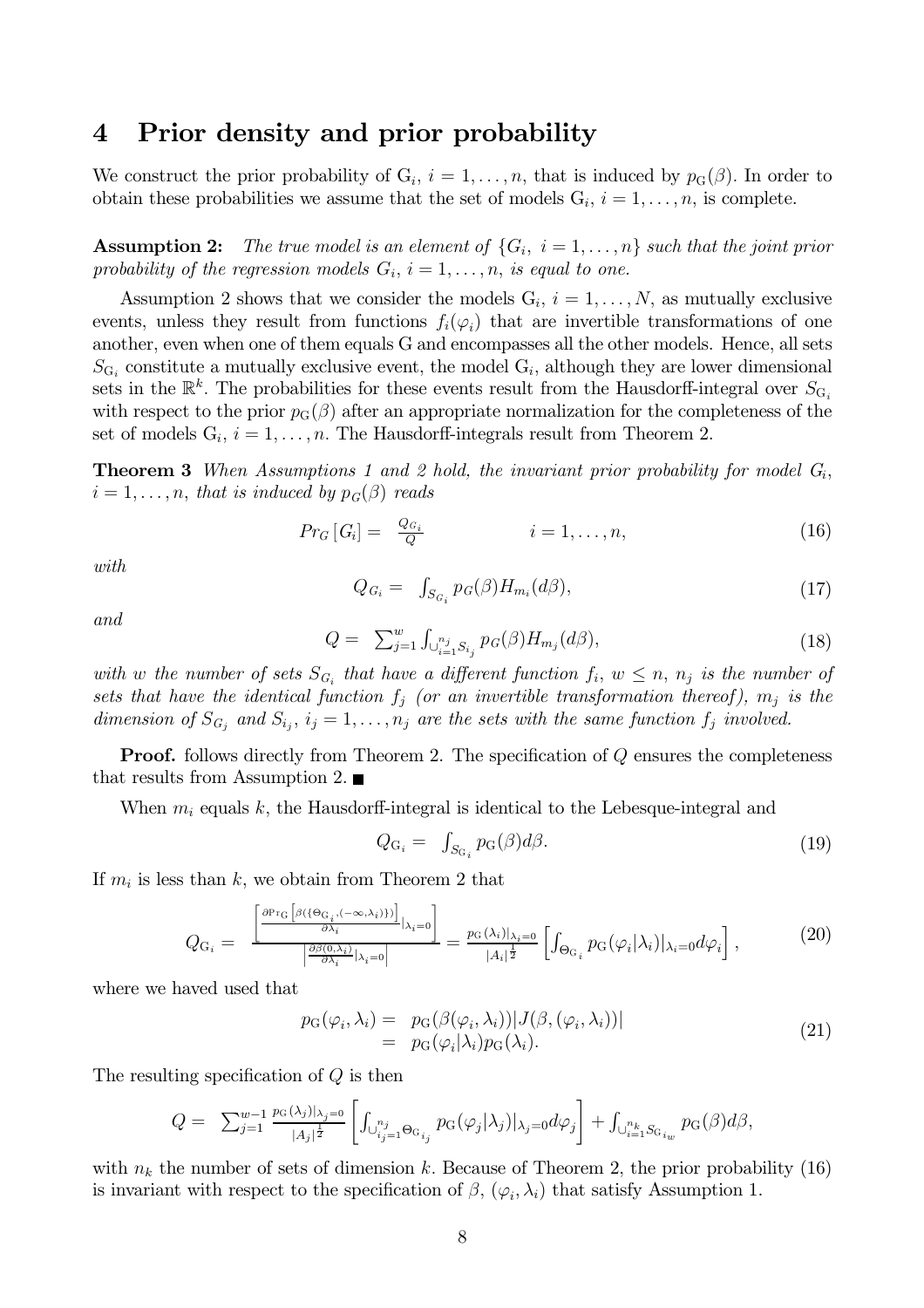## **Example Model**

For expository purposes, we consider an example with  $n = 2$ . We use this example throughout and explicitly indicate whenever we use it. We use Theorem 3 to obtain the prior probabilities of respectively a nested (non-linear) regression model,

$$
G_1: y = X f_1(\varphi_1) + \varepsilon,\tag{22}
$$

with  $\varphi_1 \in \Theta_{\mathrm{G}_1} \subset \mathbb{R}^{m_1}$ , such that

$$
S_{\mathcal{G}_1} = \{ \varphi_1 \in \Theta_{\mathcal{G}_1} \subset \mathbb{R}^{m_1} | \beta = f_1(\varphi_1) \},\tag{23}
$$

where  $m_1$  is less than k and  $f_1(\varphi_1)$  continuous and continuous differentiable, and an ELR model.

$$
G_2: y = X\beta + \varepsilon,\tag{24}
$$

with  $\beta \in \mathbb{R}^k$  such that  $S_{G_2} = \{\beta \in \mathbb{R}^k\}$ . Hence, the model set under consideration includes  $(22)$  and the encompassing model in  $(24)$ , that is identical to  $(1)$ .

The vital element of the applicability of Theorem 3 is the existence of a function  $g_1(\varphi_1, \lambda_1)$ which is such that  $\beta$  and  $(\varphi_1, \lambda_1)$  satisfy the conditions from Assumption 1. It depends on  $f_1(\varphi_1)$  whether  $g_1(\varphi_1,\lambda_1)$  is straightforward to obtain. We therefore give examples of its specification for some commonly used regression models in Section 8. Alongside Assumption 1, we also make Assumption 2. Because  $\int_{S_{\text{G}_2}} p_{\text{G}}(\beta) d\beta = 1$ , we obtain the probabilities induced by  $p_G(\beta)$  for  $S_{G_1}$  and  $S_{G_2}$  from Theorem 3,

$$
Pr_G[S_{G_1}] = \frac{Q_{G_1}}{1 + Q_{G_1}}, \qquad Pr_G[S_{G_2}] = 1 - Pr_G[S_{G_1}], \qquad (25)
$$

with

$$
Q_{G_1} = \frac{p_G(\lambda_1)|_{\lambda_1=0}}{|A_1|^{\frac{1}{2}}} \left[ \int_{\Theta_{G_1}} p_G(\varphi_1|\lambda_1)|_{\lambda_1=0} d\varphi_1 \right]. \tag{26}
$$

These prior probabilities imply the prior odds ratio (PROR):

$$
PROR[G_1, G_2] = \frac{Pr_G[G_1]}{Pr_G[G_2]} = Q_{G_1}.
$$
\n(27)

The prior probability from Theorem 3 also implies a prior density of  $\varphi_i$  on  $\Theta_{G_i}$ .

**Theorem 4** When Assumption 1 holds, the prior probabilities  $(16)$  induce the prior densities

$$
p_{G_i}(\varphi_i) = \lim_{\rho \to 0} \frac{Pr_G[G_i(\varphi_i, \rho)]}{L_{m_i}[B_{m_i}(\varphi_i, \rho)]}
$$
  
\n
$$
= \frac{p_G(\varphi_i|\lambda_i)|_{\lambda_i=0}}{\int_{\Theta_{G_i}} p_G(u|\lambda_i)|_{\lambda_i=0} du},
$$
  
\n(28)

on  $\Theta_{G_i}$ , where  $B_{m_i}(\varphi_i, \rho)$  is a  $m_i$ -dimensional sphere with radius  $\rho$  centered at  $\varphi_i \in \Theta_{G_i}$  and  $Pr_G[G_i(\varphi_i, \rho)]$  is the prior probability for  $G_i$  when  $\varphi_i$  only results from  $B_{m_i}(\varphi_i, \rho)$ . The prior density (28) is invariant with respect to transformations of  $\beta$ ,  $(\varphi_i, \lambda_i)$  that satisfy the conditions from Assumption 1 and control for the transformation of  $\beta$ .

**Proof.** see the Appendix.  $\blacksquare$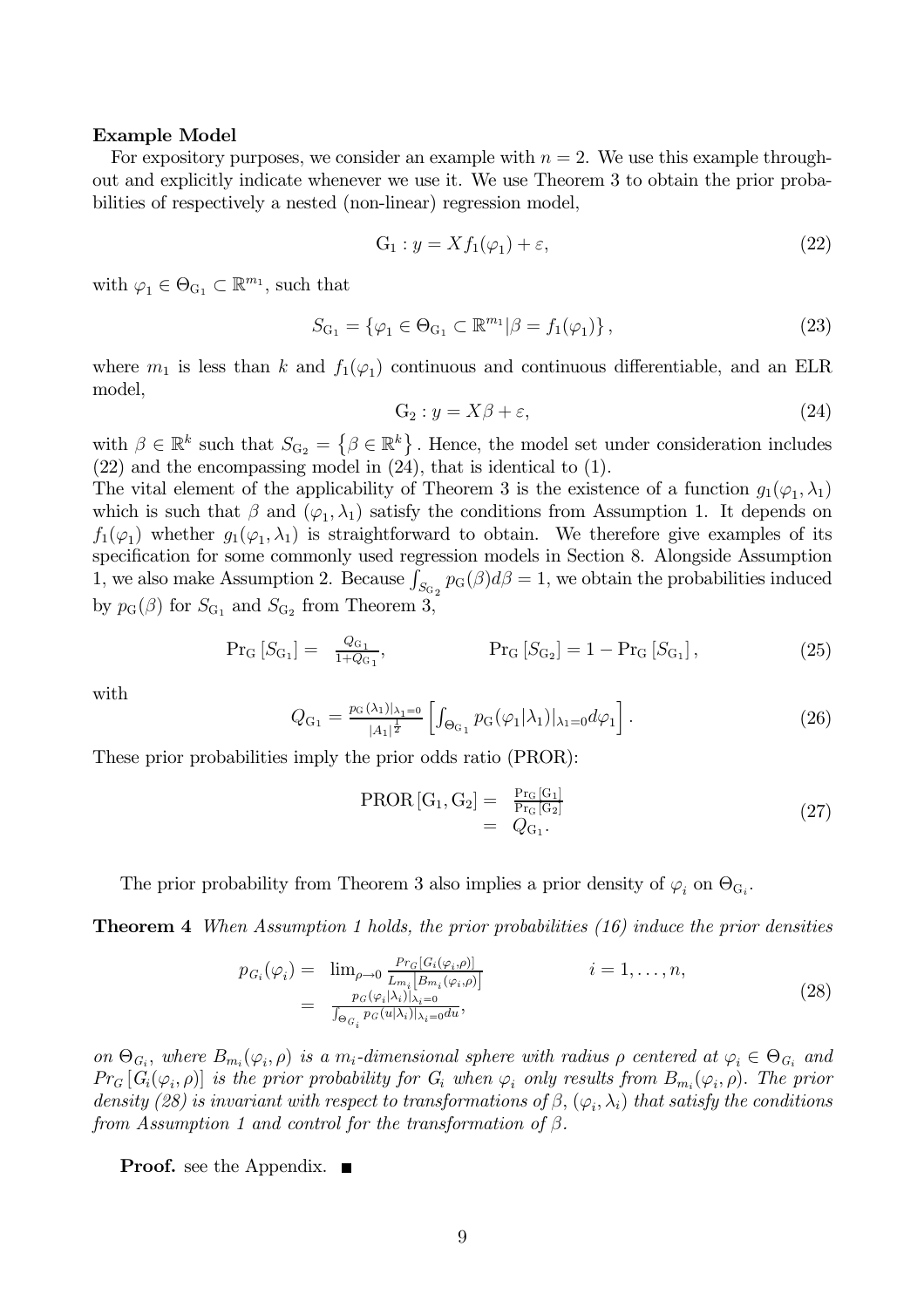## **Example Model**

Theorem 4 implies the prior on  $\varphi_1$  in  $G_1$ :

$$
p_{G_1}(\varphi_1) = \frac{p_G(\varphi_1|\lambda_1)|_{\lambda_1=0}}{\int_{\Theta_{G_1}} p_G(u|\lambda_1)|_{\lambda_1=0} du},
$$
\n(29)

and on  $\beta$  in  $G_2$ :

$$
p_{\mathcal{G}_2}(\beta) = p_{\mathcal{G}}(\beta). \tag{30}
$$

Theorem 4 implies that these priors are invariant with respect to the specification of  $(\varphi_1, \lambda_1)$ and  $\beta$  that satisfy Assumption 1.

Theorems 3-4 show how we conduct Bayesian inference in regression models that are nonlinear in the parameters in a manner that is consistent with the Bayesian inference in ELR models. The latter analysis is well-developed and Theorems 3-4 show how we extend this analysis to regression models that are non-linear in the parameters. For example, sufficient statistics exist for the parameter  $\beta$  in G and we therefore know how the prior influences the posterior, see e.g. Box and Tiao (1992) and Chao and Phillips (1998). By specifying the prior on  $\varphi_i$  in  $G_i$  according to Theorem 4, this property also holds for the prior and posterior of  $\varphi_i$ in  $G_i$ . We discuss it for the posterior in the next section.

#### Posterior density and posterior probability  $\overline{5}$

The posterior for  $\beta$  in G from (1) is obtained by updating the prior with the likelihood:

$$
p_{\mathcal{G}}(\beta|D) = \frac{p_{\mathcal{G}}(\beta)\mathcal{L}(D|\beta)}{\int_{\mathbb{R}^k} p_{\mathcal{G}}(u)\mathcal{L}(D|u)du},\tag{31}
$$

where  $\mathcal{L}(D|\beta)$  is the likelihood function, which in our case of standard normal disturbances corresponds with

$$
\mathcal{L}(D|\beta) = (2\pi)^{-\frac{1}{2}T} \exp\left[-\frac{1}{2}(y - X\beta)'(y - X\beta)\right].
$$
 (32)

However, any other likelihood that is a continuous and continuous differentiable function of  $\beta$ can be used as well. Because the posterior in  $(31)$  is a proper density function, and therefore non-negative, we can, analogous to Theorem 3, construct posterior probabilities by usage of Theorem 2.

**Theorem 5** When Assumptions 1 and 2 hold, the invariant posterior probability for model  $G_i$ ,  $i = 1, \ldots, n$ , that is induced by  $p_G(\beta|D)$  (31) reads

$$
Pr_G[G_i|D] = \frac{Q_{G_i|D}}{Q_D} \qquad i = 1, \dots, n,
$$
\n(33)

with

$$
Q_{G_i|D} = \int_{S_{G_i}} p_G(\beta|D) H_{m_i}(d\beta), \qquad (34)
$$

and

$$
Q_D = \sum_{j=1}^{w} \int_{\bigcup_{i=1}^{n_j} S_{i_j}} p_G(\beta | D) H_{m_j}(d\beta).
$$
 (35)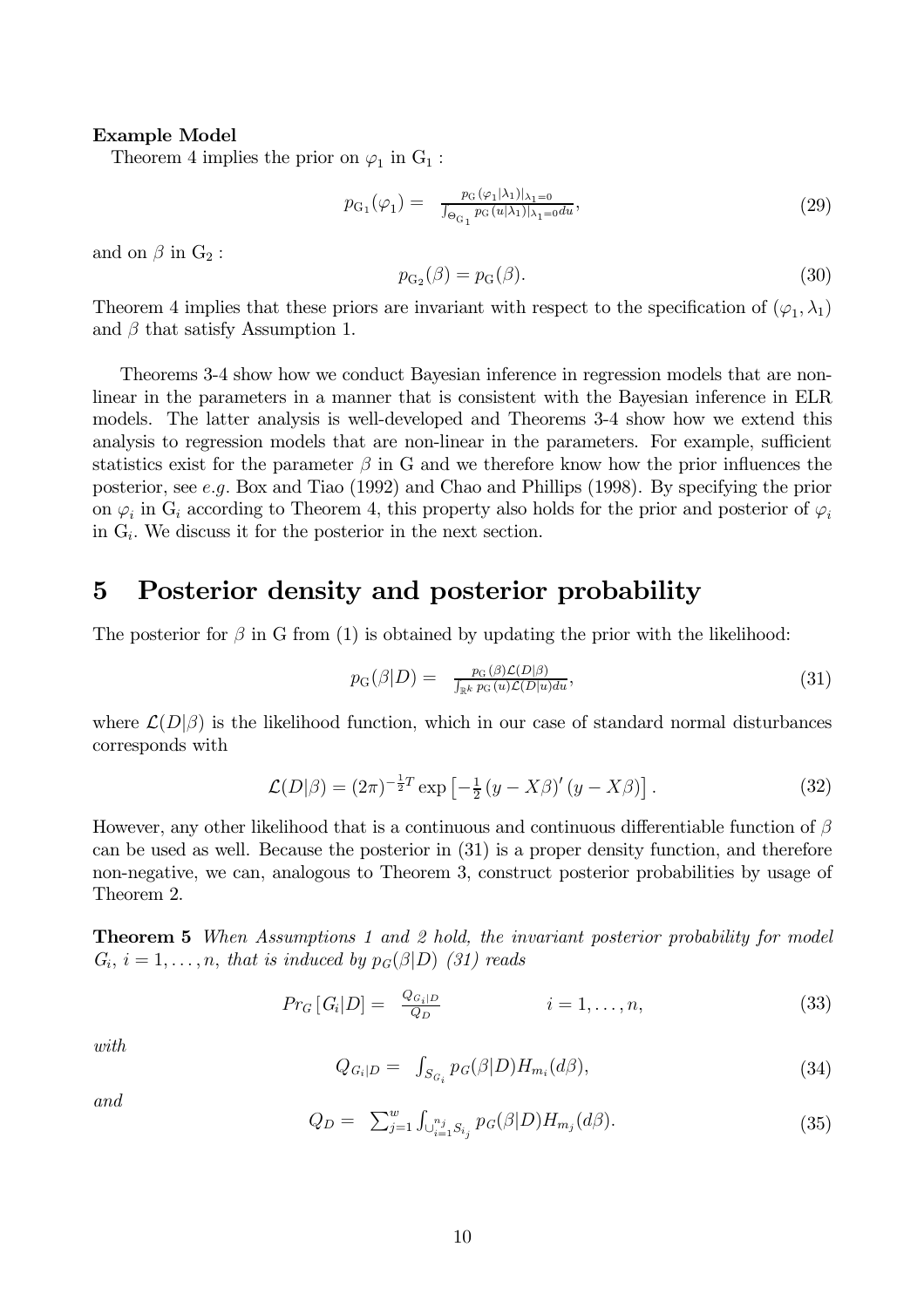**Proof.** results directly from the proofs of Theorem 2.

When  $m_i$  equals k, the Hausdorff-integral is identical to the Lebesque-integral and

$$
Q_{\mathcal{G}_i|D} = \int_{S_{\mathcal{G}_i}} p_{\mathcal{G}}(\beta|D)d\beta. \tag{36}
$$

If  $m_i$  is less than k, we use Theorem 2 to obtain that

$$
Q_{\mathcal{G}_i|D} = \frac{p_{\mathcal{G}}(\lambda_i|D)|_{\lambda_i=0}}{|A_i|^{\frac{1}{2}}} \left[ \int_{\Theta_{\mathcal{G}_i}} p_{\mathcal{G}}(\varphi_i|\lambda_i, D)|_{\lambda_i=0} d\varphi_i \right], \tag{37}
$$

where

$$
p_{\mathcal{G}}(\varphi_i, \lambda_i | D) = p_{\mathcal{G}}(\beta(\varphi_i, \lambda_i) | D) |J(\beta, (\varphi_i, \lambda_i))|
$$
  
=  $p_{\mathcal{G}}(\varphi_i | \lambda_i, D) p_{\mathcal{G}}(\lambda_i | D).$  (38)

The accompanying specification of  $Q_D$  is given by

$$
Q_{\rm D} = \sum_{j=1}^{w-1} \frac{p_{\rm G}(\lambda_j|D)|_{\lambda_j=0} \left| \int_{\cup_{i_j=1}^{n_j} \Theta_{G_{i_j}}} p_{\rm G}(\varphi_j|\lambda_j,D)|_{\lambda_j=0} d\varphi_j \right|}{|A_j|^{\frac{1}{2}}} + \int_{\cup_{i=1}^{n_k} S_{G_{i_w}}} p_{\rm G}(\beta|D) d\beta. \tag{39}
$$

We refer to Theorem 3 for further clarification of the different symbols. Theorem 2 shows that the posterior probabilities are invariant to the specification of  $\beta$ ,  $(\varphi_i, \lambda_i)$  that satisfy Assumption 1.

Analogous to the result in Theorem 4, the posterior probabilities in (33) also imply a posterior density for  $\varphi_i$  on  $\Theta_{G_i}$ .

**Theorem 6** When Assumption 1 holds, the posterior probabilities (33) induce the posterior densities

$$
p_{G_i}(\varphi_i|D) = \frac{p_G(\varphi_i|\lambda_i, D)|_{\lambda_i=0}}{\int_{\Theta_{G_i}} p_G(u|\lambda_i, D)|_{\lambda_i=0} du} \qquad i = 1, \dots, n,
$$
\n
$$
(40)
$$

on  $\Theta_{G_i}$ , and these posterior densities are invariant with respect to the specification of  $\beta$ ,  $(\varphi_i, \lambda_i)$ that satisfy the conditions from Assumption 1.

**Proof.** results directly from the proof of Theorem 4.  $\blacksquare$ 

Naturally, the posterior densities (40) also result when we update the prior  $p_{G_i}(\varphi_i)$  with the likelihood:

$$
p_{\mathcal{G}_i}(\varphi_i|D) = \frac{p_{\mathcal{G}_i}(\varphi_i)\mathcal{L}(D|\beta)|_{\beta=f_i(\varphi_i)}}{\int_{\Theta_{\mathcal{G}_i}} p_{\mathcal{G}_i}(\psi_i)\mathcal{L}(D|u)|_{u=f_i(\psi_i)}d\psi_i} \qquad i=1,\ldots,n. \tag{41}
$$

Similarly, the posterior probabilities (33) result from the equality between the posterior odds ratio (POR) and the prior odds ratio (PROR) times the Bayes factor (BF):

$$
POR(G_i, G_j) = PROR(G_i, G_j) \times BF(G_i, G_j), \qquad (42)
$$

where

$$
POR(G_i, G_j) = \frac{P_{T_G}[G_i|D]}{P_{T_G}[G_j|D]}, \qquad PROR(G_i, G_j) = \frac{P_{T_G}[G_i]}{P_{T_G}[G_j]}, \qquad BF(G_i, G_j) = \frac{p_{G_i}(D)}{p_{G_j}(D)},
$$
\n(43)

and  $p_{G_i}(D)$  is the marginal data density,

$$
p_{G_i}(D) = \int_{\Theta_{G_i}} p_{G_i}(\varphi_i) \mathcal{L}(D|\beta)|_{\beta=f_i(\varphi_i)} d\varphi_i
$$
  
\n
$$
= c_{\beta} \times \frac{p_{G}(\lambda_i|D)|_{\lambda_i=0}}{p_{G}(\lambda_i)|_{\lambda_i=0}} \times \frac{\int_{\Theta_{G_i}} p_{G}(\varphi_i|\lambda_i,D)|_{\lambda_i=0} d\varphi_i}{\int_{\Theta_{G_i}} p_{G}(\varphi_i|\lambda_i)|_{\lambda_i=0} d\varphi_i},
$$
\n(44)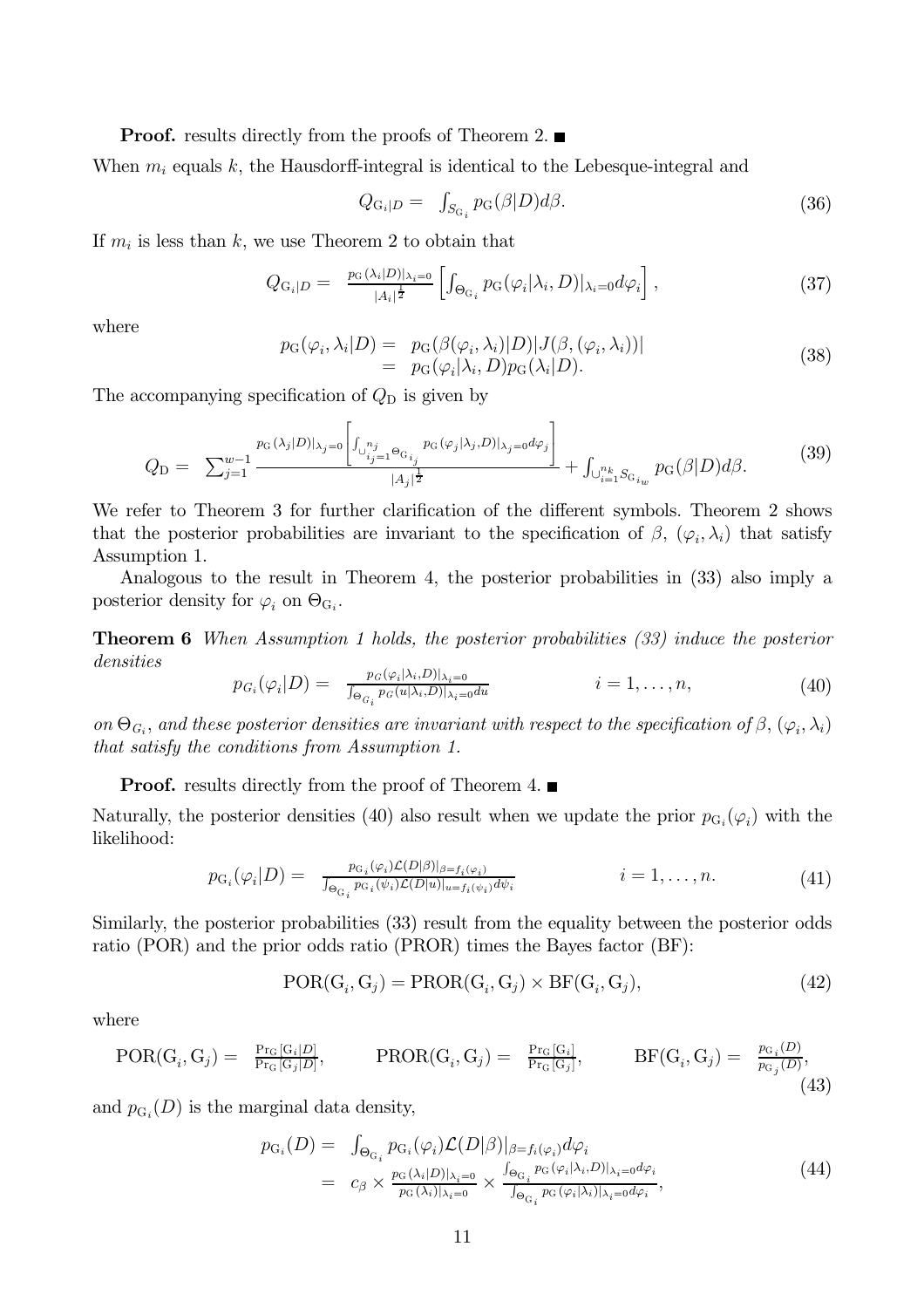with  $c_{\beta}^{-1} = \int_{\mathbb{R}^k} p_G(\beta) \mathcal{L}(D|\beta) d\beta$ . For a proof of (44) we refer to the Appendix, see also Verdinelli and Wasserman (1995).

The specification of the prior  $p_{G_i}(\varphi_i)$  in (28) satisfies the conditions for the Bayes factor to equal the Savage-Dickey density ratio, see  $e,q$ . Dickey (1971) and Verdinelli and Wasserman (1995). The Bayes factor is therefore equal to the ratio of the posterior heights divided by the prior heights:

$$
BF(G_i, G_j) = \frac{\left[\frac{p_G(\lambda_i|D)|_{\lambda_i=0}}{p_G(\lambda_i)|_{\lambda_i=0}}\right] \left[\frac{\int_{\Theta_{G_i}} p_G(\varphi_i|\lambda_i,D)|_{\lambda_i=0} d\varphi_i}{\int_{\Theta_{G_i} p_G(\varphi_i|\lambda_i)|_{\lambda_i=0} d\varphi_i}\right]}{\left[\frac{p_G(\lambda_j|D)|_{\lambda_j=0}}{p_G(\lambda_j)|_{\lambda_j=0}}\right] \left[\frac{\int_{\Theta_{G_i} p_G(\varphi_i|\lambda_i)|_{\lambda_i=0} d\varphi_i}}{\int_{\Theta_{G_j} p_G(\varphi_j|\lambda_j)|_{\lambda_j=0} d\varphi_j}\right]}. \tag{45}
$$

Substituting this expression for the Bayes factor in (42) results in the posterior odds ratio that accords with the one that results directly from the posterior probabilities  $(33)$ , *i.e.* 

$$
POR(G_i, G_j) = \frac{Q_{G_i|D}}{Q_{G_j|D}}.
$$
\n(46)

### **Example Model**

The Bayes factor for comparing  $G_1$  with  $G_2$  becomes

$$
BF(G_1, G_2) = \left[\frac{p_G(\lambda_1|D)|_{\lambda_1=0}}{p_G(\lambda_1)|_{\lambda_1=0}}\right] \left[\frac{\int_{\Theta_{G_1}} p_G(\varphi_1|\lambda_1, D)|_{\lambda_1=0} d\varphi_1}{\int_{\Theta_{G_1}} p_G(\varphi_1|\lambda_1)|_{\lambda_1=0} d\varphi_1}\right]
$$
(47)

and the posterior odds ratio for comparing  $\mathrm{G}_1$  and  $\mathrm{G}_2$  reads

$$
POR(G_1, G_2) = Q_{G_1|D}
$$
  
= 
$$
\frac{p_G(\lambda_1|D)|_{\lambda_1=0}}{|A_1|^{\frac{1}{2}}} \left[ \int_{\Theta_{G_1}} p_G(\varphi_1|\lambda_1, D)|_{\lambda_1=0} d\varphi_1 \right].
$$
 (48)

The first part in the Bayes factor  $(47)$  is the Savage-Dickey density ratio, see Dickey  $(1971)$ and Verdinelli and Wasserman (1995). The second part arises because the integrals of the conditional densities  $p_G(\varphi_1|\lambda_1, D)|_{\lambda_1=0}$  and  $p_G(\varphi_1|\lambda_1)|_{\lambda_1=0}$  over  $\Theta_{G_1}$  do not have to be equal to one. When  $\Theta_{G_1} = \mathbb{R}^{m_1}$ , the integrals of both conditional densities are equal to one and the Bayes factor simplifies to the usual expression of the Savage-Dickey density ratio.

#### Jeffreys-Lindley's Paradox 6

### Example model

To discuss the Jeffreys-Lindley's paradox, we further simplify our example. Model G,

$$
G: y = \iota_T \beta + \varepsilon,\tag{49}
$$

with y a  $T \times 1$  vector of observations on the dependent variable and  $\iota_T$  a  $T \times 1$  vector of ones, now contains only one parameter so  $\beta$  is a scalar and its support is R. We specify a normal prior on  $\beta$  with mean b and variance  $\tau^2$ ,

$$
p_G(\beta) = (2\pi\tau^2)^{-\frac{1}{2}} \exp\left[-\frac{1}{2\tau^2}(\beta - b)^2\right].
$$
 (50)

When we combine the prior with the likelihood, we obtain the posterior,

$$
p_G(\beta|D) = (2\pi)^{-\frac{1}{2}} \left[\frac{1}{\tau^2} + T\right]^{\frac{1}{2}} \exp\left[-\frac{1}{2}\left(\frac{1}{\tau^2} + T\right)(\beta - \tilde{b})^2\right],\tag{51}
$$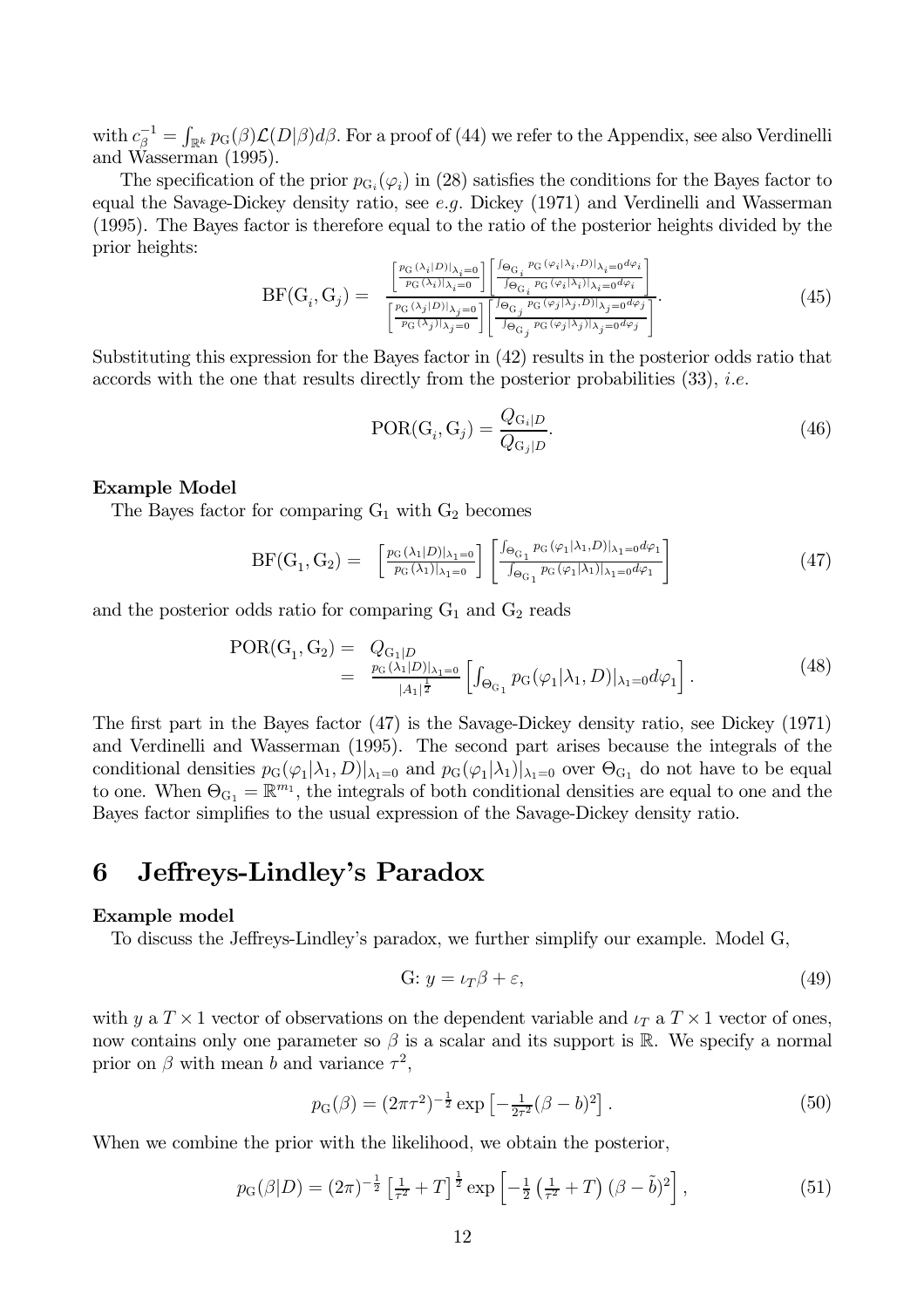with

$$
\tilde{b} = (\frac{1}{\tau^2} + T)^{-1} (\frac{1}{\tau^2} b + T \hat{b}) \tag{52}
$$

and  $\hat{b} = \frac{\nu'_T y}{T}$ . G<sub>1</sub> is the model that results when  $\beta$  equals zero,

$$
G_1: y = \varepsilon,\tag{53}
$$

and  $G_2$  is identical to G. The restriction imposed on  $\beta$  to obtain  $G_1$  is such that it satisfies Assumption 1 for  $\lambda$  identical to  $\beta$ . We use this specification to reflect the difference between  $G_1$ and  $G_2$ . The Bayes factor  $BF(G_1, G_2)$  for comparing  $G_1$  and  $G_2$  then equals the Savage-Dickey density ratio  $(47)$ ,

$$
BF(G_1, G_2) = \frac{p_G(\lambda|D)|_{\lambda=0}}{p_G(\lambda)|_{\lambda=0}} = \frac{p_G(\beta|D)|_{\beta=0}}{p_G(\beta)|_{\beta=0}}
$$
  
= 
$$
[1 + \tau^2 T]^{\frac{1}{2}} \exp\left[-\frac{1}{2}\left(T\tilde{b}^2 + \frac{1}{\tau^2}(\tilde{b}^2 - b^2)\right)\right].
$$
 (54)

We distinguish two instances of the Jeffreys-Lindley's paradox that imply a degeneracy of the Bayes factor and a distinct difference between classical and Bayesian model comparison, see e.g. Lindley (1957), Bernardo and Smith (1994), O'Hagan (1994) and Poirier (1995):

**a.** When the prior variance  $\tau^2$  converges to infinity, BF(G<sub>1</sub>,G<sub>2</sub>) goes to infinity:

$$
\lim_{\tau^2 \to \infty} \text{BF}(G_1, G_2) = \infty. \tag{55}
$$

**b.** When the number of observations T converges to infinity,  $BF(G_1, G_2)$  goes to zero unless  $\beta$  is equal to zero:

$$
\lim_{T \to \infty} \text{BF}(G_1, G_2) = 0 \n= \infty \qquad \tilde{\beta} \neq 0 \n\tilde{\beta} = 0.
$$
\n(56)

We separately discuss these two instances of the Jeffreys-Lindley's paradox and analyze whether the induced probability approach overcomes either one of these two instances.

The prior odds ratio to compare  $G_1$  and  $G_2$  that results from Theorem 3 and (27) is: a.

$$
\text{PROR}(G_1, G_2) = p_G(\lambda(\beta))|_{\lambda=0} |J(\beta, \lambda)|_{\lambda=0}|
$$
  
=  $(2\pi\tau^2)^{-\frac{1}{2}} \exp\left[-\frac{1}{2\tau^2}b^2\right],$  (57)

since  $A_1 = 1$ . When we multiply the prior odds ratio with the Bayes factor in (54), or make use of Theorem 5, we obtain the posterior odds ratio

$$
\text{POR}(G_1, G_2) = p_G(\lambda(\beta))|_{\lambda=0} |J(\beta, \lambda)|_{\lambda=0}|
$$
  
=  $(2\pi)^{-\frac{1}{2}} \left[\frac{1}{\tau^2} + T\right]^{\frac{1}{2}} \exp\left[-\frac{1}{2}\left(\frac{1}{\tau^2} + T\right)\tilde{b}^2\right].$  (58)

The posterior odds ratio in (58) does not converge to infinity when the prior variance  $\tau^2$ becomes infinite. Instead, using the expression for  $b$  in  $(52)$ , it can be shown that

$$
\lim_{\tau^2 \to \infty} \text{POR}(G_1, G_2) = (2\pi)^{-\frac{1}{2}} T^{\frac{1}{2}} \exp \left[ -\frac{1}{2} T \hat{b}^2 \right],\tag{59}
$$

where the right-hand side of  $(59)$  is a finite non-zero constant for finite T. Hence, the posterior odds ratio is well-defined in case of an infinite prior variance. Examples of priors with an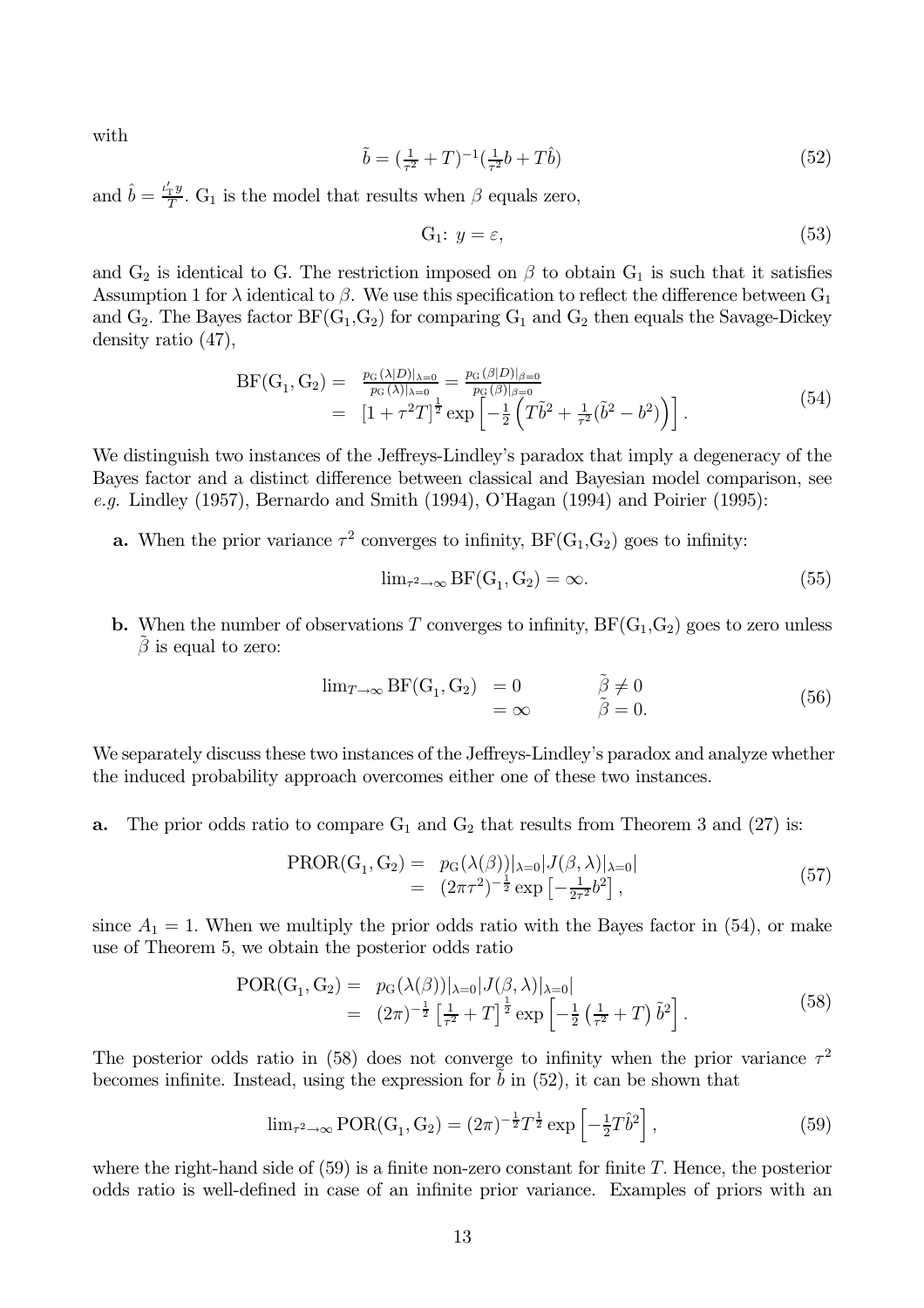infinite variance are non-informative priors. The Bayes factor is infinite when we use such a non-informative prior as shown by  $(55)$ . Similarly, the prior odds ratio in  $(57)$  is equal to zero in case of a non-informative prior, which is obtained by using (57) and letting  $\tau^2$  converge to infinity. Theorem 5, however, still gives a well-defined expression for the posterior odds ratio in case of a non-informative prior. The convergence to zero of the prior odds ratio and the convergence to infinity of the Bayes factor therefore cancel each other out in the posterior odds ratio. We can also use Theorem 5 to obtain the prior that leads to the same posterior odds ratio as the limit expression in  $(59)$ . This non-informative prior is,

$$
p_{\mathcal{G}}(\beta) \propto 1. \tag{60}
$$

When the prior variance converges to infinity, the Bayes factor becomes infinite because of the zero value of the prior in the denominator of the Savage-Dickey density ratio in (54). The finite value of the posterior odds ratio therefore shows that the prior odds ratio offsets the zero value in the denominator of the Bayes factor and thus corrects the Bayes factor for the plausibility of the competing models reflected in the prior.

When  $T$  goes to infinity, the posterior odds ratio in  $(58)$  converges to  $\mathbf b$ .

$$
\lim_{T \to \infty} \text{POR}(G_1, G_2) = \lim_{T \to \infty} (2\pi)^{-\frac{1}{2}} \left[ \frac{1}{\tau^2} + T \right]^{\frac{1}{2}} \exp \left[ -\frac{1}{2} \left( \frac{1}{\tau^2} + T \right) \tilde{b}^2 \right]
$$
\n
$$
= 0
$$
\n
$$
= \infty
$$
\n
$$
\tilde{b} \neq 0
$$
\n
$$
\tilde{b} = 0.
$$
\n(61)

The convergence behavior of the posterior odds ratio is in this case identical to the convergence behavior of the Bayes factor. The posterior odds ratio equals the product of the prior odds ratio and the Bayes factor. Since the prior odds ratio remains fixed, the posterior odds ratio has the same convergence behavior as the Bayes factor.

Another way in which to analyze the limit behavior of the Bayes factor and the posterior odds ratio, when  $T$  goes to infinity, is to express them using a classical "t-value",

$$
\tilde{z} = \tilde{b}\sqrt{\frac{1}{\tau^2} + T}.\tag{62}
$$

The expressions of the Bayes factor and the posterior odds ratio then become respectively

$$
BF(G_1, G_2) = [1 + \tau^2 T]^{\frac{1}{2}} \exp\left[-\frac{1}{2} \left(\tilde{z}^2 - \frac{1}{\tau^2} b^2\right)\right]
$$
(63)

and

$$
POR(G_1, G_2) = (2\pi)^{-\frac{1}{2}} \left[\frac{1}{\tau^2} + T\right]^{\frac{1}{2}} \exp\left[-\frac{1}{2}\tilde{z}^2\right].\tag{64}
$$

When the classical t-value,  $\tilde{z}$ , remains fixed, both the Bayes factor in (63) and the posterior odds ratio in (64) become infinite when T converges to infinity, see e.g. Berger (1985). Classical statistical analysis has in this case a non-zero probability of rejecting  $G_1$  against  $G_2$  since  $\tilde{z}$ remains finite. A Bayesian that uses the posterior odds ratio from (64) or the Bayes factor from (63), however, always chooses  $G_1$ .

The classical *t*-value  $\tilde{z}$  is not the sufficient statistic for the posterior of  $\beta$  in (51). To analyze the limit behavior of the Bayes factor in terms of a statistic that is not a sufficient statistic can be considered as rather peculiar. The classical t-statistic is the sufficient statistic of the posterior of  $\zeta$  with

$$
\zeta = \beta \sqrt{\frac{1}{\tau^2} + T}.\tag{65}
$$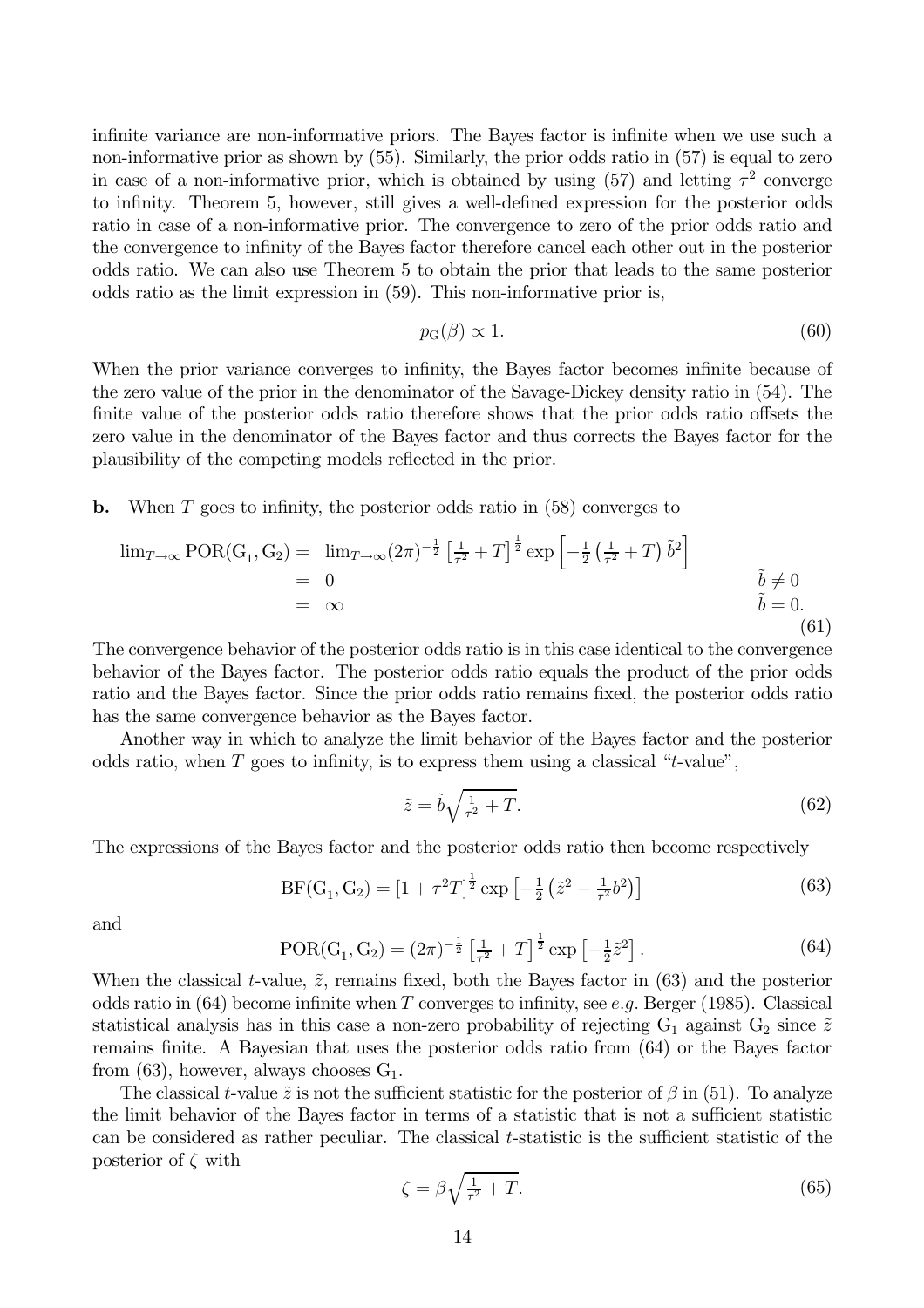Expressed in  $\zeta$ , model G from (49) reads

G: 
$$
y = \iota_T \frac{1}{\sqrt{\frac{1}{\tau^2} + T}} \zeta + \varepsilon.
$$
 (66)

Our parameter of interest is  $\beta$  which is identical to  $\frac{1}{\sqrt{\frac{1}{c^2}+T}}\zeta$ . When expressed using the parameter of interest  $\beta$ , G<sub>1</sub> corresponds with  $\beta = 0$ . The specification of  $\beta$  as a function of  $\zeta$ that is in line with Assumption 1 reads

$$
\beta = g(\zeta),\tag{67}
$$

with  $g(\zeta) = \frac{1}{\sqrt{\frac{1}{\tau^2} + T}} \zeta$ . In (67), G<sub>1</sub> is obtained when  $\zeta$  equals zero.

We construct the posterior odds ratio and Bayes factor for comparing  $G_1$  and  $G_2$  using (67). The prior on  $\beta$  (50) implies the prior on  $\zeta^2$ 

$$
p_G(\zeta) = (2\pi)^{-\frac{1}{2}} (1 + \tau^2 T)^{-\frac{1}{2}} \exp\left[-\frac{1}{2}(1 + \tau^2 T)^{-1}(\zeta - z)^2\right],\tag{68}
$$

with  $z = b\sqrt{\frac{1}{\tau^2} + T}$ . Similarly, the posterior of  $\zeta$  that is implied by the posterior of  $\beta$  in (51) reads

$$
p_G(\zeta|D) = (2\pi)^{-\frac{1}{2}} \exp\left[-\frac{1}{2}(\zeta - \tilde{z})^2\right].\tag{69}
$$

The Bayes factor results from the Savage-Dickey density ratio.

$$
BF(G_1, G_2) = \frac{p_G(\lambda(\zeta)|D)|_{\lambda=0}|J(\zeta,\lambda)|_{\lambda=0}|}{p_G(\lambda(\zeta))|_{\lambda=0}|J(\zeta,\lambda)|_{\lambda=0}|} = [1 + \tau^2 T]^{\frac{1}{2}} \exp\left[-\frac{1}{2}\left(T\tilde{b}^2 + \frac{1}{\tau^2}(\tilde{b}^2 - b^2)\right)\right],
$$
\n(70)

which is identical to the expression in  $(54)$ . The posterior odds ratio that results from the prior odds ratio implied by Theorem 3 and the Bayes factor, or directly from Theorem 5 using  $(69)$  and  $(67)$ , becomes,

$$
POR(G1, G2) = |J(β, ζ)|ζ=0|-1pG(ζ|D)|ζ=0= |J(β, ζ)|ζ=0|-1(2π)-1/2 exp [-1/2z2]= (2π)-1/2(1/7 + T)1/2 exp [-1/2z2],
$$
\n(71)

since  $A_1 = J(\beta, \zeta)'J(\beta, \zeta)$  such that  $|A_1|^{\frac{1}{2}} = |J(\beta, \zeta)|$ . The posterior odds ratio in (71) is identical to the posterior odds ratio in (64). This results from the invariance of the Hausdorffintegral stated in Theorem 2. The reason why this invariance occurs is that  $\beta$  is the parameter of interest and we express  $G_1$  in terms of  $\beta$  in both cases.

Instead of  $\beta$ , we can also use  $\zeta$  as our parameter of interest. We then use (66) as the basic specification of G instead of (49). The posterior of  $\zeta$  in (69) shows that  $\tilde{z}$  is a sufficient statistic for this posterior. A representation of  $\zeta$  that satisfies Assumption 1 is

$$
\zeta = h(\theta),\tag{72}
$$

with  $h(\theta) = \theta$ . G<sub>1</sub> is obtained when  $\theta$  equals zero. We can also express the posterior odds ratio and Bayes factor using specification (72). The Bayes factor that results from the Savage-Dickey density ratio remains identical to  $(70)$ . The posterior odds ratio that results from

<sup>&</sup>lt;sup>2</sup>We note that the prior on  $\zeta$  depends on the data, since  $T = \iota_T' \iota_T$ , and therefore violates the likelihood principle.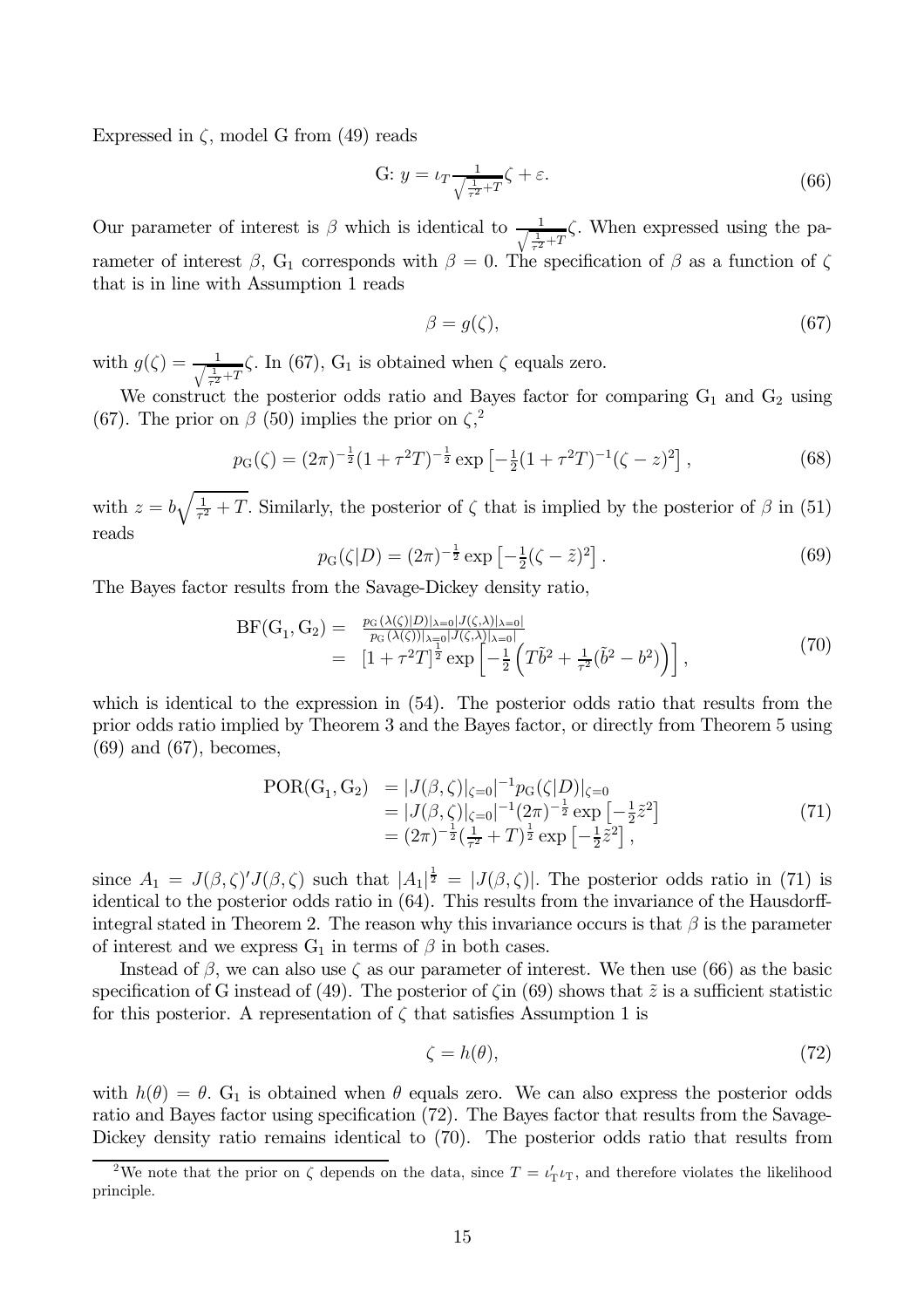Theorem 5, that equals the posterior from (69) evaluated in  $\zeta = 0$  and which can also be obtained from combining the prior odds ratio from Theorem 3 with the Bayes factor, does, however, change

$$
\begin{array}{ll} \text{POR}(G_1, G_2) &= p_G(\zeta|D)|_{\zeta=0} \\ &= (2\pi)^{-\frac{1}{2}} \exp\left[-\frac{1}{2}\tilde{z}^2\right]. \end{array} \tag{73}
$$

The difference between the posterior odds ratios  $(71)$  and  $(73)$  shows that the invariance of the Hausdorff-integral is only with respect to specifications that involve the same parameter of interest. Hence, the posterior odds ratios differ depending on whether  $\beta$  or  $\zeta$  is the parameter of interest. When we use  $\zeta$  as our parameter of interest, the posterior odds ratio (73) remains constant when T converges to infinity and  $\tilde{z}$  remains fixed. It is also only negligibly affected by an increase in the prior variance  $\tau^2$ . Hence, when  $\zeta$  is our parameter of interest neither of the two instances of the Jeffreys-Lindley's paradox occurs.

The posterior odds ratio that we used to compare  $G_1$  and  $G_2$  when  $\beta$  is the parameter of interest, namely  $(58)$  (or  $(64)$  or  $(71)$ ), is based on a prior and posterior which are identical to the prior and posterior underlying the posterior odds ratio for  $\zeta$  in (73). The posteriors odds ratios therefore only differ because of the different choice of the parameter of interest or, put differently, the basic specification of G. A Bayesian considers the parameters of a model, from which a set of observations is generated, as a realization from a prior distribution. Hence, for a Bayesian the parameters of the model serve naturally as the parameters of interest. When we use classical t-values as parameters of interest, the resulting Bayesian analysis shares many features with classical statistical tests, like, for example, the robustness to the Jeffreys-Lindley's paradox. So if one wants to conduct Bayesian inference that is closely related to classical statistical analysis, one should use the classical t-values as the parameters of interest. We note, however, that there are several problems attached to such an approach. For example, the priors on the classical t-values violate the likelihood principle and the prior odds ratio therefore depends on the involved data-set. Hence, the priors odds ratio changes when the sample size increases. Another problem concerns extensions to a multiple parameter setting where the prior is then on the vector of classical  $t$ -values. It is not clear what such a prior implies for each individual parameter.

The Bayes factor is popular for model comparison because it is equal to the posterior odds ratio when the prior odds ratio is equal to one, which implies equal prior probabilities for the competing models, see  $e.g.$  Kass and Raftery (1995). This specification of the posterior odds ratio is affected by the Jeffreys-Lindley's paradox. Loosely speaking the Jeffreys-Lindley's paradox implies that the Bayes factor converges to infinity when the prior variance or the number of observations go to infinity, see e.g. Lindley (1957), Bernardo and Smith (1994), O'Hagan (1994) and Poirier (1995). The above example shows that the induced probability approach leads to posterior odds ratios that are partially or fully robust to the Jeffreys-Lindley's paradox. The results from the example extend in a straightforward manner to the general setting of comparing  $n$  regression models. It depends on the choice of the parameter of interest whether the posterior odds ratios that result from the posterior probabilities from Theorem 5 are partially or fully robust to the Jeffreys-Lindley's paradox. When we use the parameters of the encompassing model G,  $\beta$ , as the parameters of interest, the posterior odds ration that result from Theorem 5 are robust against the element of the Jeffreys-Lindley's paradox that is concerned with the prior variance. When we use the classical t-values of the parameters of the encompassing model as the parameters of interest, the posterior odds ratios are robust against both elements of the Jeffreys-Lindley's paradox.

The robustness against the prior variance element of the Jeffreys-Lindley's paradox implies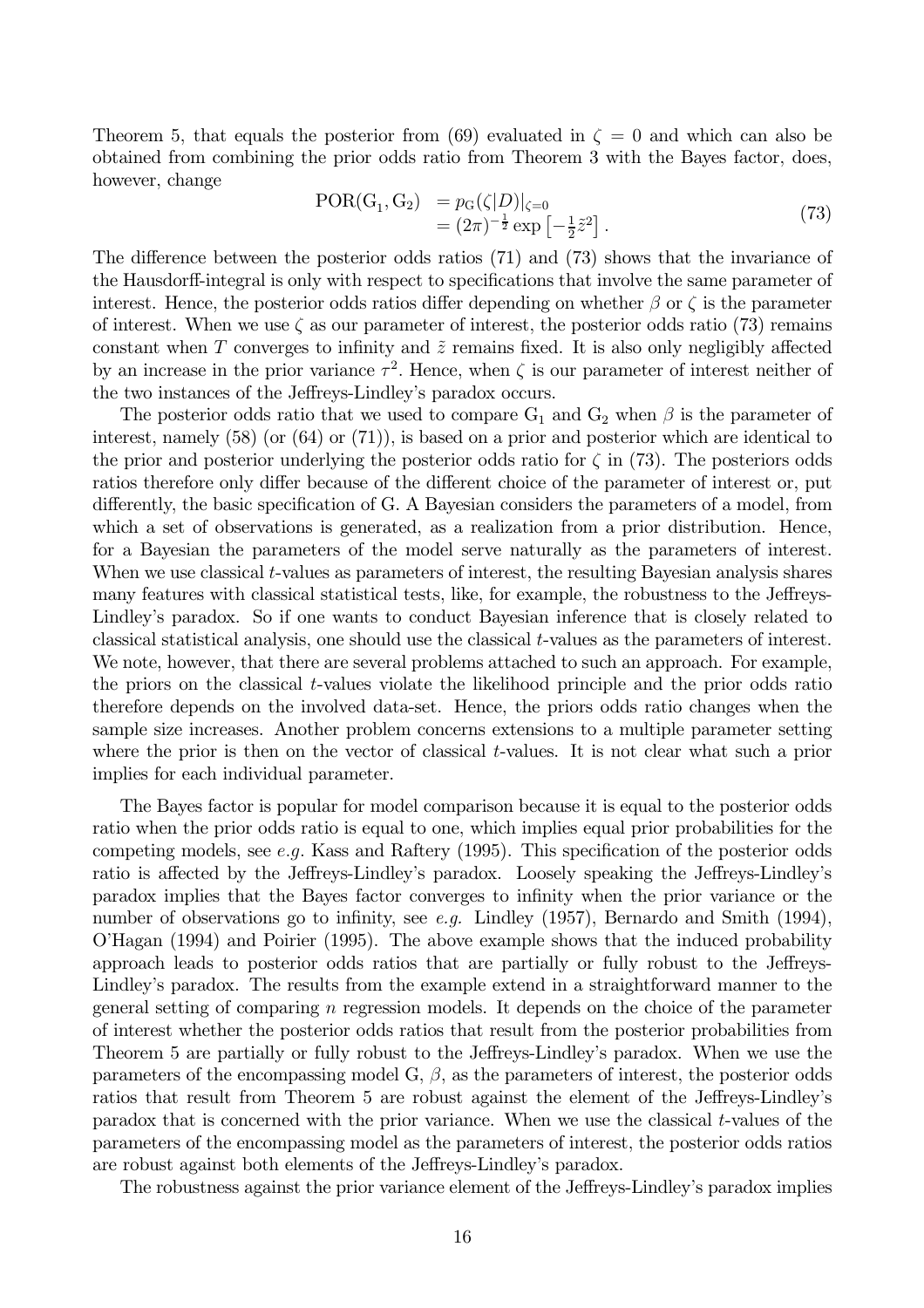that we can obtain the posterior odds ratio using Theorem 5 in case of an improper prior, like, for example, a non-informative prior. A non-informative prior implies that the prior odds ratio that results from Theorem 3 is equal to zero. The Jeffreys-Lindley's paradox implies that the Bayes factor is infinite when we use a non-informative prior. Theorem 5 can be used whenever the posterior is proper and implies that the zero value of the prior odds ratio cancels out the infinite value of the Bayes factor in case of a non-informative prior. To obtain a proper posterior, it is not necessary that the prior integrates to one.

The posterior odds ratios that result from Theorem 5 are related to the posterior information criterium of Phillips and Ploberger, see  $e.g.$  Phillips and Ploberger (1994,1996) and Phillips (1996). All though the posterior information criterium is intended for time-series only, an identical expression of the posterior odds ratio from Theorem 5 results, apart from the  $2\pi$ terms, when the classical *t*-values are our parameters of interest. The  $|A_i|^{-\frac{1}{2}} |J(\beta, (\varphi_i, \lambda_i))|$ term in the Jacobian in Theorem 5 is then identical to the Jeffreys' prior which is the penalty term in the posterior information criterium.

#### **Nuisance Parameters** 7

For expository purposes, thus far, we have only discussed regression models that contain no nuisance parameters. When model G in  $(1)$  is a linear regression model conditional on a realization of a  $l \times 1$  vector of nuisance parameters  $\eta$ , we specify it as

$$
G: P_y(\eta)y = P_X(\eta)X\beta + \varepsilon,\tag{74}
$$

and model  $G_i$  as

$$
G_i: P_y(\eta)y = P_X(\eta)Xf_i(\varphi_i) + \varepsilon, \qquad i = 1, \dots, n,
$$
\n(75)

where the  $T \times T$  matrices  $P_y(\eta)$  and  $P_X(\eta)$  are observable given a realization of the nuisance parameter vector  $\eta$ . The matrices  $P_y(\eta)$  and  $P_X(\eta)$  incorporate the nuisance parameters such that the disturbances  $\varepsilon$ :  $T \times 1$  have a pre-defined distribution that does not depend on nuisance parameters. We specify a joint prior on  $(\beta, \eta)$ ,

$$
p_{\mathcal{G}}(\beta, \eta) = p_{\mathcal{G}}(\beta|\eta)p_{\mathcal{G}}(\eta). \tag{76}
$$

**Theorem 7** When Assumptions 1 and 2 hold and model G in  $(74)$  is a linear regression model given a realization of the nuisance parameter vector  $\eta$ , the expressions of the prior and posterior probabilities in Theorem 3 and 5 induced by  $p_G(\beta, \eta)$  and  $p_G(\beta, \eta|D)$  remain unaltered when we replace  $Q_{G_i}$  and  $Q_{G_i|D}$  by

$$
Q_{G_i} = \int_{\Theta_{\eta}} \left[ \int_{\Theta_{G_i}} p_G(\beta | \eta) H_{m_i}(d\beta) \right] p_G(\eta) d\eta, \qquad i = 1, ..., n,
$$
  
\n
$$
Q_{G_i|D} = \int_{\Theta_{\eta}} \left[ \int_{\Theta_{G_i}} p_G(\beta | \eta, D) H_{m_i}(d\beta) \right] p_G(\eta | D) d\eta, \qquad i = 1, ..., n,
$$
\n(77)

where  $\Theta_n$  is the parameter region of  $\eta$ . Similarly, the joint prior and posterior densities of  $(\varphi_i, \eta)$  defined on  $\Theta_{G_i} \times \Theta_{\eta}$  that result from Theorems 4 and 5 read

$$
p_{G_i}(\varphi_i, \eta) = \frac{p_G(\varphi_i, \lambda_i | \eta) |_{\lambda_i=0} p_G(\eta)}{\int_{\Theta_{\eta}} \left[ \int_{\Theta_{G_i}} p_G(\varphi_i, \lambda_i | \eta) |_{\lambda_i=0} d\varphi_i \right] p_G(\eta) d\eta}, \qquad i = 1, ..., n,
$$
\n
$$
p_{G_i}(\varphi_i, \eta | D) = \frac{p_G(\varphi_i, \lambda_i | \eta, D) |_{\lambda_i=0} p_G(\eta | D)}{\int_{\Theta_{\eta}} \left[ \int_{\Theta_{G_i}} p_G(\varphi_i, \lambda_i | \eta, D) |_{\lambda_i=0} d\varphi_i \right] p_G(\eta | D) d\eta}, \qquad i = 1, ..., n.
$$
\n(78)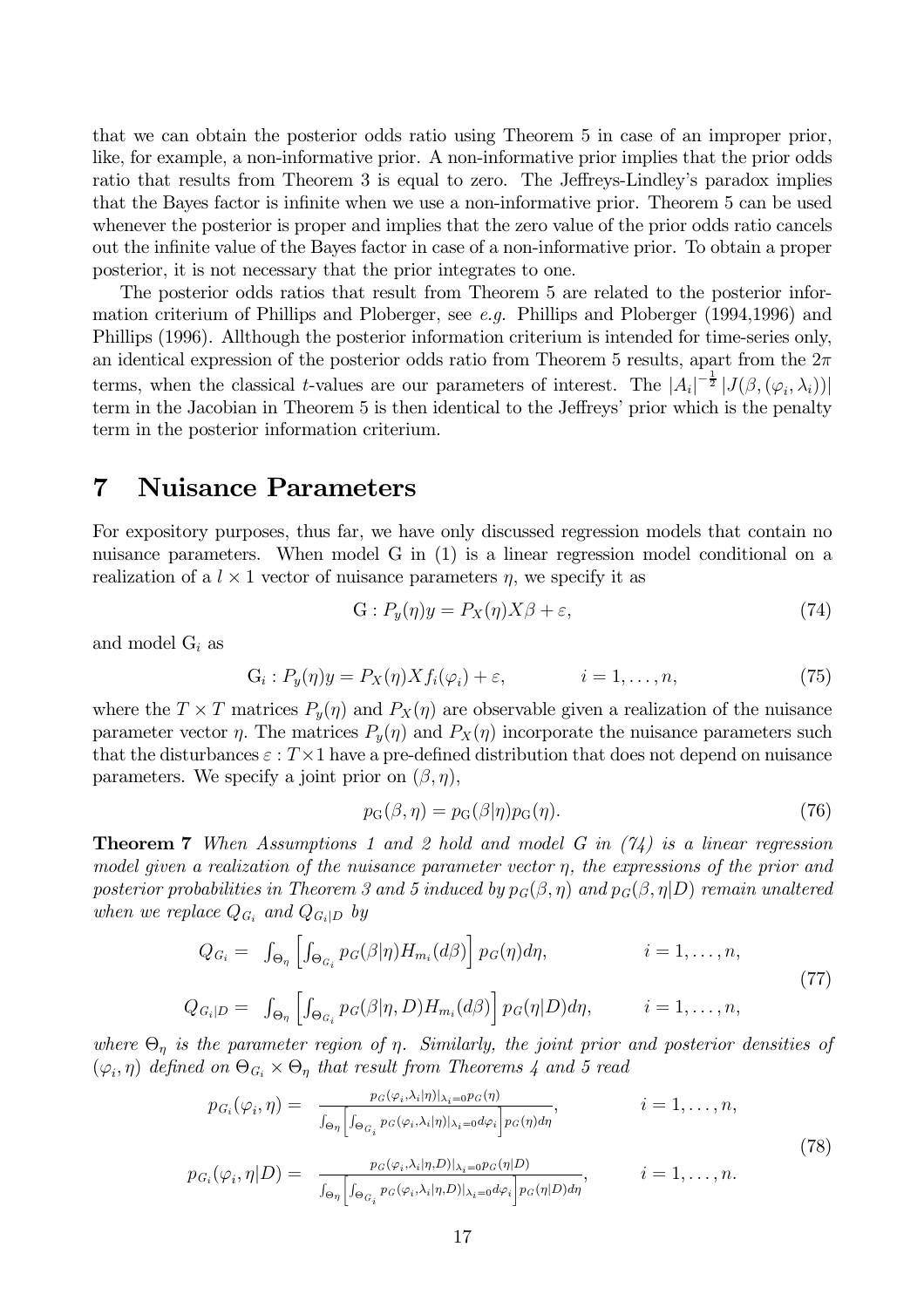The probabilities that result from  $(77)$  and the densities  $(78)$  are invariant with respect to transformations of  $\beta$ ,  $(\varphi_i, \lambda_i)$  that satisfy Assumption 1 and control for the transformation of  $\beta$ .

**Proof.** results directly from Theorem 2.  $\blacksquare$ 

Theorem 7 shows that we can extend the invariant probabilities and densities to restrictions on linear regression models that condition on nuisance parameters. These restrictions should, however, be such that they do not involve the nuisance parameters. This explains why we refer to these parameters as nuisance parameters. Assumption 1 should also not involve the nuisance parameters in any of its elements.

For many regression models a function  $g_i(\varphi_i, \lambda_i)$  can be constructed such that the conditions for Theorem 7 are satisfied. Amongst these models are not only linear regression models but also models that are non-linear in the parameters, like, for example, cointegration, instrumental variables and ARMA models. Hence, for all these models prior/posterior probabilities and densities result through Theorem 7 from a prior specified on the parameters of an ELR model. In the next section, we briefly discuss a few examples of these models and focus on the specification of  $g_i(\varphi_i, \lambda_i)$ .

The prior/posterior probabilities and densities stated in Theorem 7 are invariant with respect to transformations that satisfy the conditions from Assumption 1. They are not invariant to transformations that involve the nuisance parameter  $\eta$ . Invariance to these kind of transformations can be achieved by an appropriate specification of the prior  $p_G(\beta, \eta)$  in  $(76).$ 

#### **Examples** 8

We discuss some examples of regression models that result from a restriction on the parameters of an ELR model. For reasons of brevity, we only discuss the construction of the specification that satisfies Assumption 1. The explicit expressions of the priors, prior probabilities etc. are left aside but are straightforward to construct given the specification that satisfies Assumption 1. The first example concerns linear restrictions that lead to a nested linear regression model. The second and third example are concerned with non-linear restrictions that lead to a cointegration model and an  $ARMA(1,1)$  model. Similar results hold for other regression models that are obtained from non-linear restrictions on the parameters of an ELR model, for example, for the instrumental variables regression models, see Kleibergen and Zivot (2002), and the simultaneous equation model, see Kleibergen (1997) and Kleibergen and van Dijk  $(1998).$ 

#### Linear regression model 8.1

Our first example considers linear restrictions on the parameters of a linear regression model, see also Tiao *et. al.*  $(1977)$ ,

$$
G: y = (X Z)\beta + u,\tag{79}
$$

where  $y: T \times 1, X: T \times m, Z: T \times (k-m), m$  is less than  $k, \beta: k \times 1, \beta \in \mathbb{R}^k$  and  $u \sim N(0, \sigma^2 I_T)$ . Our linear regression model of interest  $G_1$ ,

$$
G_1: y = X\varphi + u,\tag{80}
$$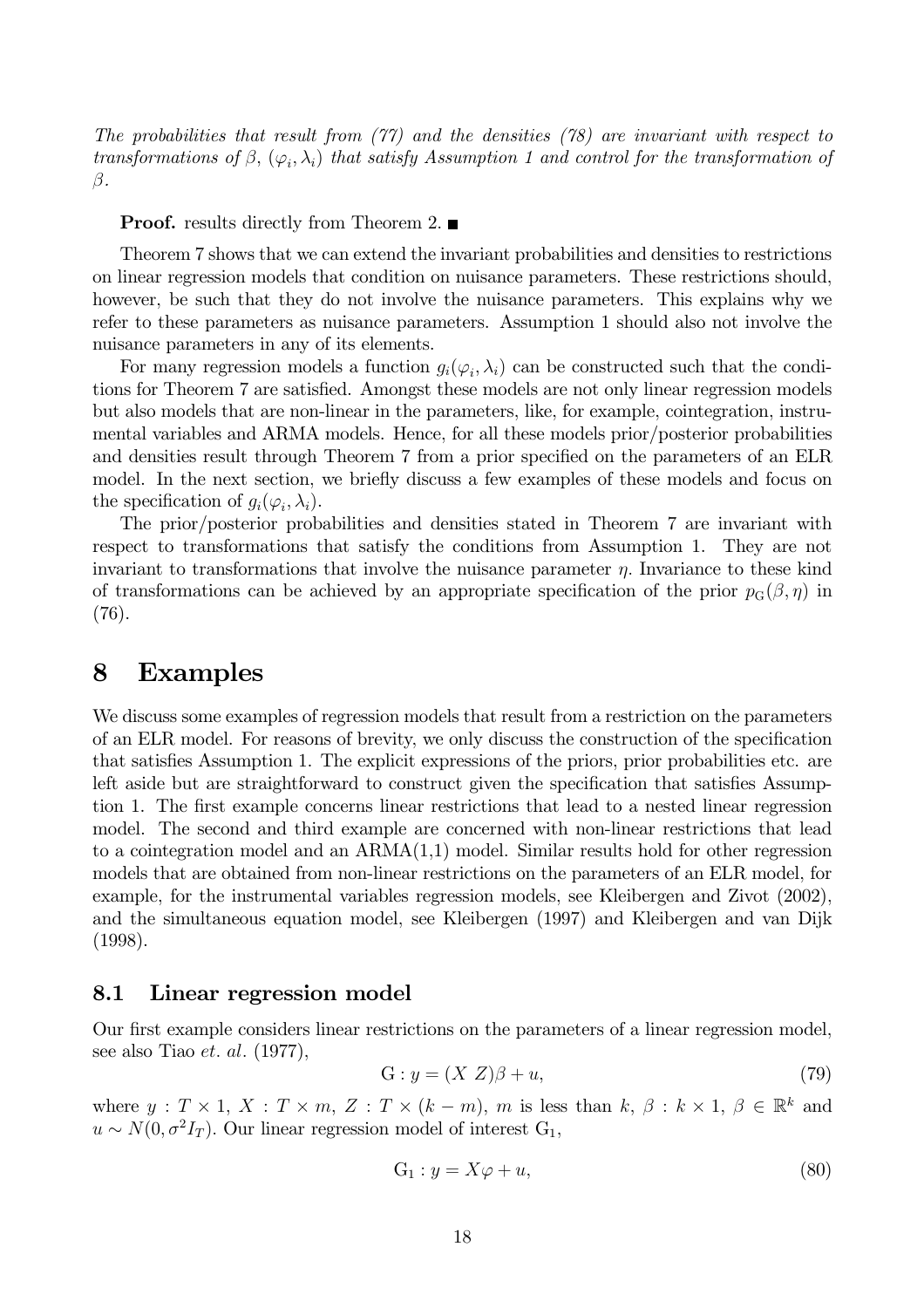with  $\varphi : m \times 1, \varphi \in \mathbb{R}^m$ , is nested in the encompassing model G from (79). We therefore specify  $S_{G_1}$  as

$$
S_{\mathcal{G}_1} = \left\{ \varphi \in \mathbb{R}^m | \beta = \left( \begin{array}{c} \varphi \\ 0 \end{array} \right) \right\}.
$$
 (81)

The model with which we compare  $G_1, G_2$ , is identical to G, such that  $S_{G_2}$  reads

$$
S_{\mathcal{G}_2} = \left\{ \beta \in \mathbb{R}^k \right\}.
$$
\n
$$
(82)
$$

Because  $\sigma^2 \in \mathbb{R}^+$  is a nuisance parameter, we respecify  $G_1$  and  $G_2$  using the notation introduced in Section 7.

$$
G_1: P(\sigma)y = P(\sigma)X\varphi + \varepsilon,G_2: P(\sigma)y = P(\sigma)(X Z)\beta + \varepsilon,
$$
\n(83)

where  $P(\sigma) = \sigma^{-1} I_T$  and  $\varepsilon \sim N(0, I_T)$ .

When we specify  $g_i(\varphi_i, \lambda_i)$  as  $g(\varphi, \lambda) = (0 I_{k-m})' \lambda$  with  $\lambda : (k-m) \times 1$ , Assumption 1 holds and the specification of  $\beta$  becomes

$$
\beta = \begin{pmatrix} I_m \\ 0 \end{pmatrix} \varphi + \begin{pmatrix} 0 \\ I_{k-m} \end{pmatrix} \lambda.
$$
 (84)

Specification (84) satisfies Assumption 1 since it is an invertible relationship and (a.)  $\beta =$  $(I_m 0)' \varphi \Leftrightarrow \lambda = 0$ , (b.) all values of  $\varphi$  lead to a unique value of  $\beta$  both when  $\lambda = 0$  and when  $\lambda \neq 0$ , (c.)  $\frac{\partial g(\varphi,\lambda)}{\partial \lambda'} = (0 I_{k-m})'$  and does not depend on  $\varphi$  and  $\lambda$ . A prior specified on  $(\beta, \sigma^2)$  in model  $G$  therefore implies invariant prior/posterior probabilities for  $G_1$  and  $G_2$  and densities for  $\varphi$  when we apply Theorem 7.<br>Since  $\frac{\partial \beta}{\partial \varphi' \partial \lambda'}$  does not depend on  $\varphi$  and  $\lambda$ , the priors and posteriors that result from Theorem

7 are identical to the priors and posteriors for  $\varphi$  that typically result when we specify them directly on  $\varphi$ . Hence, inducing the priors and posteriors on the parameters of linear models from the priors and posteriors on the parameters of ELR models does not lead to a noteable difference for the resulting priors and posteriors compared to specifying them directly. This property of linear models has mistakenly been thought to hold for regression models that are non-linear in the parameters as well. However, for these models priors that are specified directly on the parameters do not correspond with the priors that are in general used on the parameters of an ELR model. Inducing the prior and posterior probability from the prior and posterior on the parameters of an ELR model does lead to a noteable change of the prior and posterior probability in linear models.

#### 8.2 Cointegration model

Cointegration implies a non-linear restriction on the parameters of a linear regression model. The restriction that cointegration implies is that the long run multiplier of a vector autoregressive model has a reduced rank value, see e.g. Engle and Granger  $(1987)$  and Johansen  $(1991)$ . For a vector autoregressive model of order 1, cointegration with  $r$  cointegrating vectors implies that we can specify it as

$$
G_r: \Delta y_t = \alpha'_r \beta'_r y_{t-1} + u_t, \qquad r = 0, \dots, k-1,
$$
 (85)

where  $y_t$ ,  $u_t : k \times 1$ ;  $\Delta y_t = y_t - y_{t-1}$ ,  $\alpha'_r$ ,  $\beta_r : k \times r$ , and  $u_t$ ,  $t = 1, ..., T$ , are independently and identically normal distributed with mean zero and  $k \times k$  covariance matrix  $\Omega$ . In case r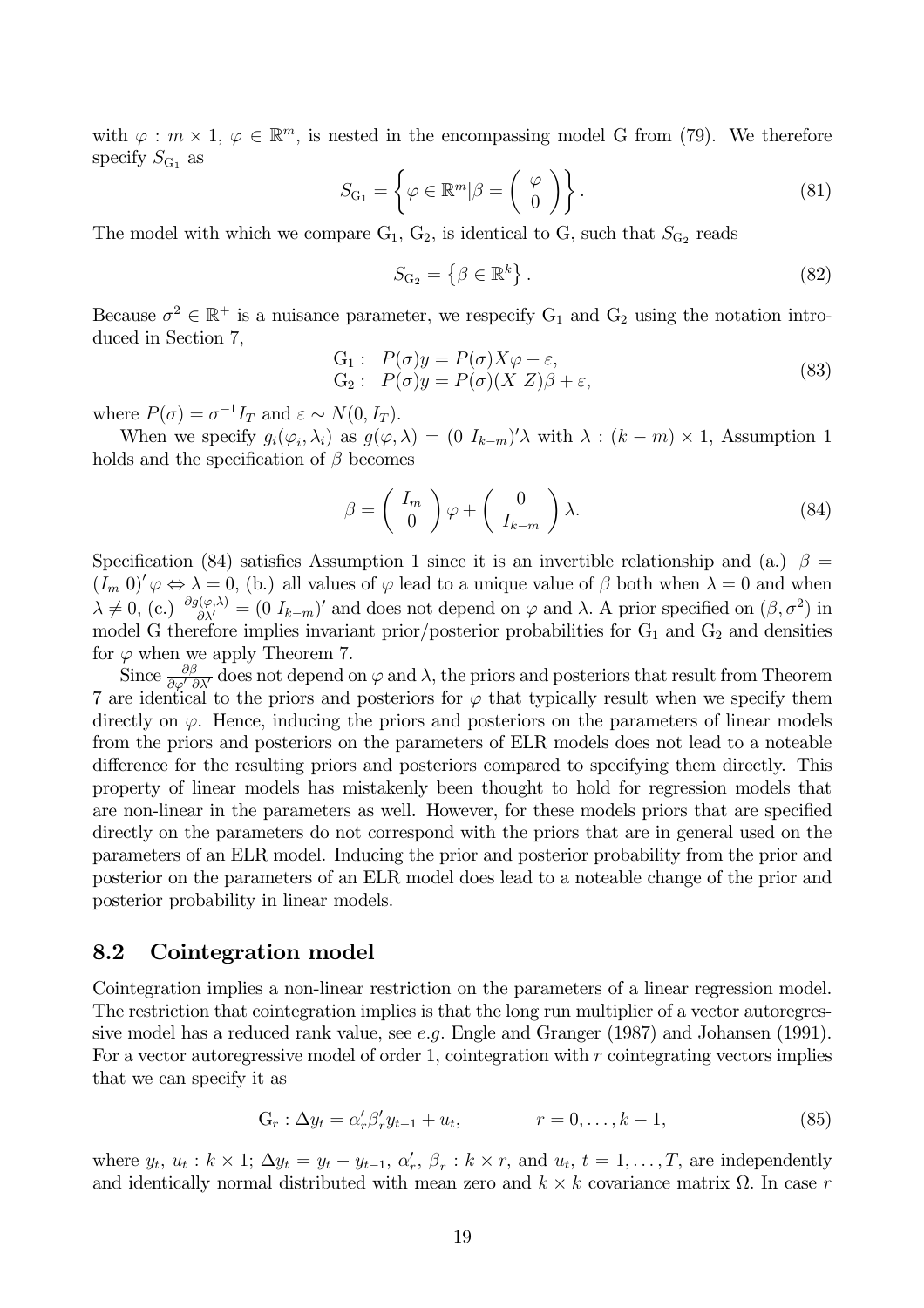equals zero,  $\alpha'_0\beta'_0$  is a  $k \times k$  matrix of zeros. When we do not impose any normalization on  $\alpha_r$  and  $\beta_r$ , the elements of  $\alpha_r$  and  $\beta_r$  are non-identified since  $\alpha'_r \beta'_r = \alpha^*_{r'} \beta^*_{r'}$ ,  $\alpha^*_{r} = A \alpha_r$  and  $\beta_r^* = \beta_r A^{-1}$  for any non-singular  $r \times r$  matrix A. We therefore need to normalize either  $\alpha_r$  and  $\beta_r$ . A straightforward normalization is to use  $\beta_r = (I_r - \beta'_{2,r})'$  with  $\beta_{2,r} : (k-r) \times r$ . Because of the invariance of the Hausdorff-integrals to transformations, the chosen normalization has no consequences for the prior and posterior (probabilities) that result from the induced probability approach. Hence, the prior and posterior using one specific normalization are a transformation of the prior and posterior of another normalization, see Kleibergen and Paap (2002) for a proof. The prior and posterior probabilities are the same for all possible normalizations.

We represent the cointegration models  $G_r$  from (85) in matrix notation

$$
G_r: Y = X\beta_r \alpha_r + U, \qquad r = 0, \dots, k - 1,\tag{86}
$$

where  $Y = (\Delta y_1 \dots \Delta y_T)'$ ,  $X = (y_0 \dots y_{T-1})'$ ,  $U = (u_1 \dots u_T)'$ . The cointegration models  $G_r$ in (86) are nested in the multi-variate ELR model

$$
G: Y = X\Pi + U,\tag{87}
$$

with  $\Pi : k \times k$ . We specify the cointegration models  $G_r$  in (86) and the ELR model G from  $(87)$  in line with Theorem 7 as

$$
G_r: P(\Omega)\text{vec}(Y) = P(\Omega)(I_k \otimes X)\text{vec}(\beta_r \alpha_r) + \text{vec}(\varepsilon), \qquad r = 0, \dots, k - 1,
$$
  
\n
$$
G: P(\Omega)\text{vec}(Y) = P(\Omega)(I_k \otimes X)\text{vec}(\Pi) + \text{vec}(\varepsilon),
$$
\n(88)

where  $P(\Omega) = (\Omega^{-\frac{1}{2}} \otimes I_T), \varepsilon = U \Omega^{-\frac{1}{2}}, \text{vec}(\varepsilon) \sim N(0, I_{kT}).$  Equation (88) shows that  $G_r$ ,  $r = 0, \ldots, k - 1$ , is represented by the lower dimensional sets

$$
S_{\mathcal{G}_r} = \left\{ \alpha_r \in \mathbb{R}^{k,r}, \ \beta_{2,r} \in \mathbb{R}^{(k-r),r} | \Pi = \begin{pmatrix} I_r \\ -\beta_{2,r} \end{pmatrix} \alpha_r \right\}, \qquad r = 0, \dots, k-1,
$$
 (89)

so  $S_{G_0}$  only consists of the  $k \times k$  matrix of zeros.

The unrestricted full rank model  $G_k$  is identical to G such that  $S_{G_k}$  reads

$$
S_{\mathcal{G}_k} = \left\{ \Pi \in \mathbb{R}^{k,k} \right\}.
$$
\n
$$
(90)
$$

The sets  $S_{G_r}$ ,  $r = 0, \ldots, k$  are such that  $S_{G_0} \subset S_{G_1} \subset \ldots \subset S_{G_k}$ .

Because cointegration imposes a non-linear restriction on the parameters of a linear regression model, the specification of a function  $g_i(\varphi_i, \lambda_i)$  that makes Assumption 1 hold is rather difficult to obtain. In Kleibergen and Paap  $(2002)$  a specification of  $\Pi$  that, results from a singular value decomposition and, satisfies Assumption 1 is given:

$$
\Pi = \beta_r \alpha_r + \beta_{r,\perp} \lambda_r \alpha_{r,\perp},
$$
\n
$$
\Leftrightarrow
$$
\n
$$
\text{vec}(\Pi) = \text{vec}(\beta_r \alpha_r) + (\alpha'_{r,\perp} \otimes \beta_{r,\perp}) \text{vec}(\lambda_r),
$$
\n
$$
r = 1, \dots, k - 1,
$$
\n(91)

where  $\lambda_r$ :  $(k-r) \times (k-r)$ ;  $\beta_{r,\perp}$ ,  $\alpha'_{r,\perp}$ :  $k \times (k-r)$  and  $\beta'_{r,\perp} \beta_r \equiv 0$ ,  $\beta'_{r,\perp} \beta_{r,\perp} \equiv I_{k-r}$ ,  $\alpha_r \alpha'_{r,\perp} \equiv 0$ ,  $\alpha_{r,\perp} \alpha'_{r,\perp} \equiv I_{k-r}$ , such that

$$
g_r(\varphi_r, \lambda_r) = (\alpha'_{r,\perp} \otimes \beta_{r,\perp}) \text{vec}(\lambda_r), \qquad r = 1, \dots, k-1,
$$
\n(92)

with  $\varphi_r = (\alpha_r, \beta_{2,r})$ . When r equals 0,  $\lambda_0 = \Pi$  since  $\beta_0 \alpha_0$  is a  $k \times k$  matrix of zeros. Kleibergen and Paap (2002) show that an invertible relationship between  $\Pi$  and  $(\alpha_r, \beta_{2r}, \lambda_r)$  exists.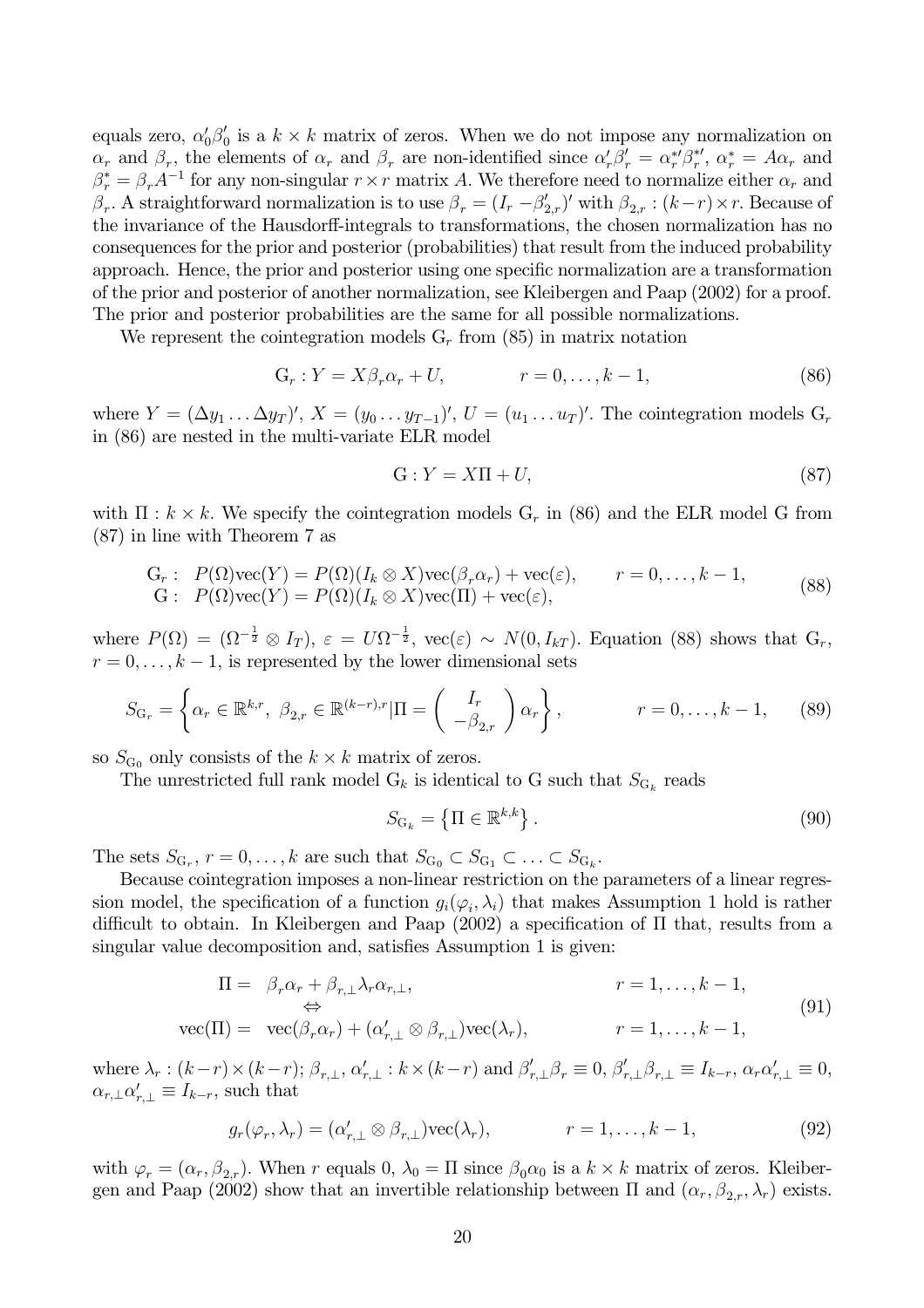Furthermore, with respect to the conditions of Assumption 1: (a.)  $\Pi = \beta_r \alpha_r$  is equivalent to  $\lambda_r = 0$ . (b.)  $(\alpha_r, \beta_{2,r})$  implies a unique value of  $\beta_r \alpha_r$  when  $\alpha_r$  has full rank and identically  $(\alpha_r, \beta_{2,r}, \lambda_r)$  implies a unique value of  $\beta_r \alpha_r + \beta_{r,\perp} \lambda_r \alpha_{r,\perp}$  when  $\alpha_r$  has full rank. (c.)  $\frac{\partial g_r(\varphi_r,\lambda_r)}{\partial \text{vec}(\lambda_r)'} = (\alpha'_{r,\perp} \otimes \beta_{r,\perp})$  such that  $\left(\frac{\partial g_r(\varphi_r,\lambda_r)}{\partial \text{vec}(\lambda_r)'}\right)' \left(\frac{\partial g_r(\varphi_r,\lambda_r)}{\partial \text{vec}(\lambda_r)'}\right) = I_{(k-r)^2}$  and does not depend on  $\varphi_r$  and  $\lambda_r$ . Hence, all conditions of Assumption 1 are sati and a prior specified on  $(\Pi, \Omega)$  in G implies a prior probability for  $G_r$ ,  $r = 0, \ldots, k$ , and a prior for  $(\alpha_r, \beta_{2,r}, \Omega)$  in G<sub>r</sub> that are invariant with respect to the specification of  $\Pi$  and  $(\alpha_r, \beta_{2,r}, \lambda_r)$ that satisfy Assumption 1. For more details about the resulting Bayesian analysis of the cointegration model and the expressions of the priors and posteriors, we refer to Kleibergen and Paap  $(2002)$ .

#### 8.3  $ARMA(1,1)$

Another model that results from a non-linear restriction on the parameters of an ELR model is the ARMA $(1,1)$  model, see e.g. Box et. al. (1994),

$$
G_1: y_t = \rho y_{t-1} - \alpha u_{t-1} + u_t, \qquad t = 1, \dots, T,
$$
\n(93)

where the disturbances  $u_t$  are independently and identically distributed,  $u_t \sim N(0, \sigma^2)$ . When we recurrently substitute  $u_{t-1}$  in (93), we obtain

$$
G_1: y_t = (\rho - \alpha) \sum_{j=1}^T \alpha^{j-1} y_{t-j} + u_t, \qquad t = 1, ..., T.
$$
 (94)

We specify  $(94)$  as a regression model that is non-linear in the parameters,

$$
G_1: y = Xf(\alpha, \rho) + u,\tag{95}
$$

where  $y = (y_1 \ldots y_T)'$ ,  $X = (x_1 \ldots x_T)'$ ,  $x_i = (y_{i-1} \ldots y_0 \ 0 \ldots 0)'$ :  $T \times 1$ ,  $i = 1, \ldots, T$ ;  $u=(u_1 \ldots u_T)'$ , and

$$
f(\alpha, \rho) = (\rho - \alpha) \begin{pmatrix} 1 \\ \alpha \\ \vdots \\ \alpha^{T-1} \end{pmatrix} : T \times 1.
$$
 (96)

 $G_1$  in (95) is nested in the ELR model

$$
G: y = X\beta + u,\tag{97}
$$

with  $\beta$ :  $T \times 1$ . We specify both G<sub>1</sub> and G in the notation of Theorem 7,

$$
G_1: P(\sigma)y = P(\sigma)Xf(\alpha, \rho) + \varepsilon,G: P(\sigma)y = P(\sigma)X\beta + \varepsilon,
$$
\n(98)

with  $P(\sigma) = \sigma^{-1} I_T$  and  $\varepsilon \sim N(0, I_T)$ .

The ARMA(1,1) model imposes a non-linear restriction on the parameters of G,  $\beta$  =  $f(\alpha,\rho)$ . This implies that it is not straightforward to obtain a specification of  $g_i(\varphi_i,\lambda_i)$  that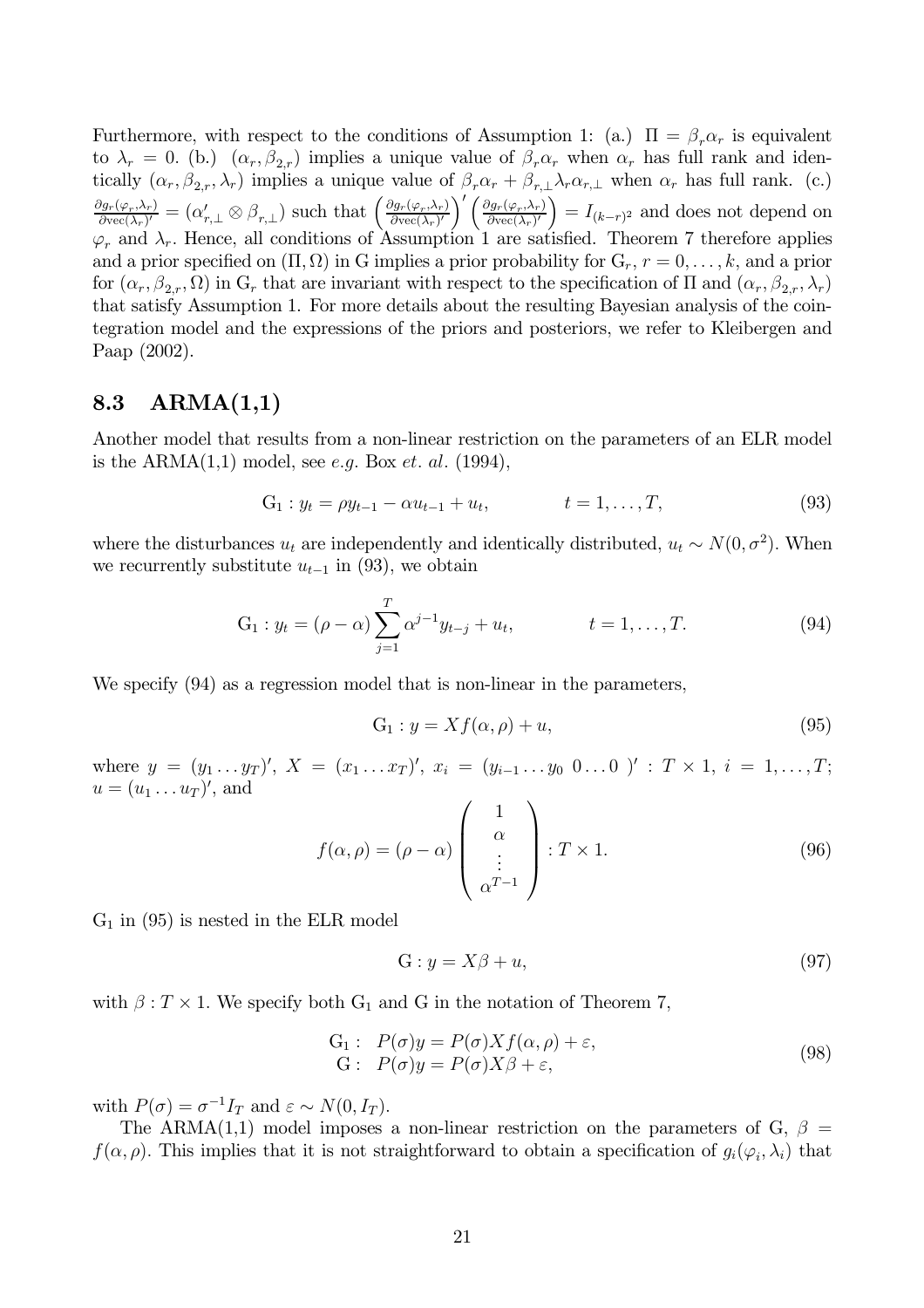satisfies Assumption 1. A (unrestricted) specification of  $\beta$  that gives such a function  $g_i(\varphi_i, \lambda_i)$ is

$$
\beta = (\rho - \alpha) \begin{pmatrix} 1 \\ \alpha \\ \vdots \\ \alpha^{T-1} \end{pmatrix} + \begin{pmatrix} 0 \\ I_{T-2} \end{pmatrix} \lambda, \tag{99}
$$

with  $\lambda : (T-2) \times 1$  and  $g(\varphi, \lambda) = (0 I_{T-2})'\lambda$  with  $\varphi = (\alpha, \rho)$ . Equation (99) satisfies the conditions from Assumption 1 since:  $\beta$  has an invertible relationship with  $(\alpha, \rho, \lambda)$ , (a.)  $\beta = f(\alpha, \rho) \Leftrightarrow \lambda = 0$ , (b.)  $(\rho, \alpha)$  implies a unique value of  $f(\alpha, \rho)$  when  $\rho - \alpha \neq 0$ , identically  $(\rho, \alpha, \lambda)$  implies a unique value of  $f(\alpha, \rho) + (0 I_{T-2})' \lambda$  when  $\rho - \alpha \neq 0$ , (c.)  $\frac{\partial g(\varphi, \lambda)}{\partial \lambda'} = (0 I_{T-2})'$  and independent of  $(\alpha, \rho, \lambda)$ . Theorem 7 therefore applies and a prior that is specified on  $(\beta, \sigma^2)$  in G induces a prior probability for G<sub>1</sub> and a prior on  $(\alpha, \rho, \sigma^2)$  that are invariant with respect to the specification of  $\beta$  and  $(\alpha, \rho, \lambda)$  that satisfy Assumption 1. For more details on the resulting Bayesian analysis of the  $ARMA(1,1)$  model, we refer to Kleibergen and Hoek  $(1999).$ 

#### Conclusions 9

We obtain expressions for prior/posterior probabilities and densities of the parameters of nested regression models that are induced by the prior/posterior on the parameters of an encompassing linear regression model. The resulting probabilities and densities are invariant with respect to specifications that satisfy a necessary set of assumptions. Hence, by specifying a prior and a likelihood for the parameters of an encompassing linear regression model, we obtain a complete Bayesian analysis, that includes both prior/posterior probabilities and densities, for all of its nested regression models that allow for a specification that satisfies the set of assumptions. The resulting Bayesian analyzes of these nested regression models are consistent with one another.

The Bayes factor in the resulting analysis corresponds with the Savage-Dickey density ratio and equals the ratio of the posterior and prior height in the hypothesized parameter point. When we multiply the Bayes factor with the prior odds ratio, we obtain the posterior odds ratio. Because the prior and prior probability result from the same prior on the parameters of the encompassing linear regression model, the posterior odds ratio is such that the prior odds ratio corrects the Bayes factor for the plausibility of the competing models reflected in the prior. The posterior odds ratio is therefore robust to increases in the prior variance which is an element of the Jeffreys-Lindley's paradox.

Applications of the above results are especially important for regression models that result from non-linear restrictions on the parameters of encompassing linear regression models. In these models, the resulting analysis leads to priors and posteriors that are different from the ones that are used traditionally. The traditional Bayesian analysis leads to anomalies in these models, like, for example, in simultaneous equation models, see Kleibergen (1997) and Kleibergen and van Dijk (1998); cointegration models, see Kleibergen and van Dijk (1994) and Martin and Martin (2000); and fractional cointegration models, see Martin (2001). When we deduce the priors and posteriors of the parameters in these models from priors and posteriors on the parameters of encompassing linear regression models, these anomalies disappear, see e.g. Kleibergen (1997), Kleibergen and van Dijk (1998) and Kleibergen and van Paap (2002).

## Appendix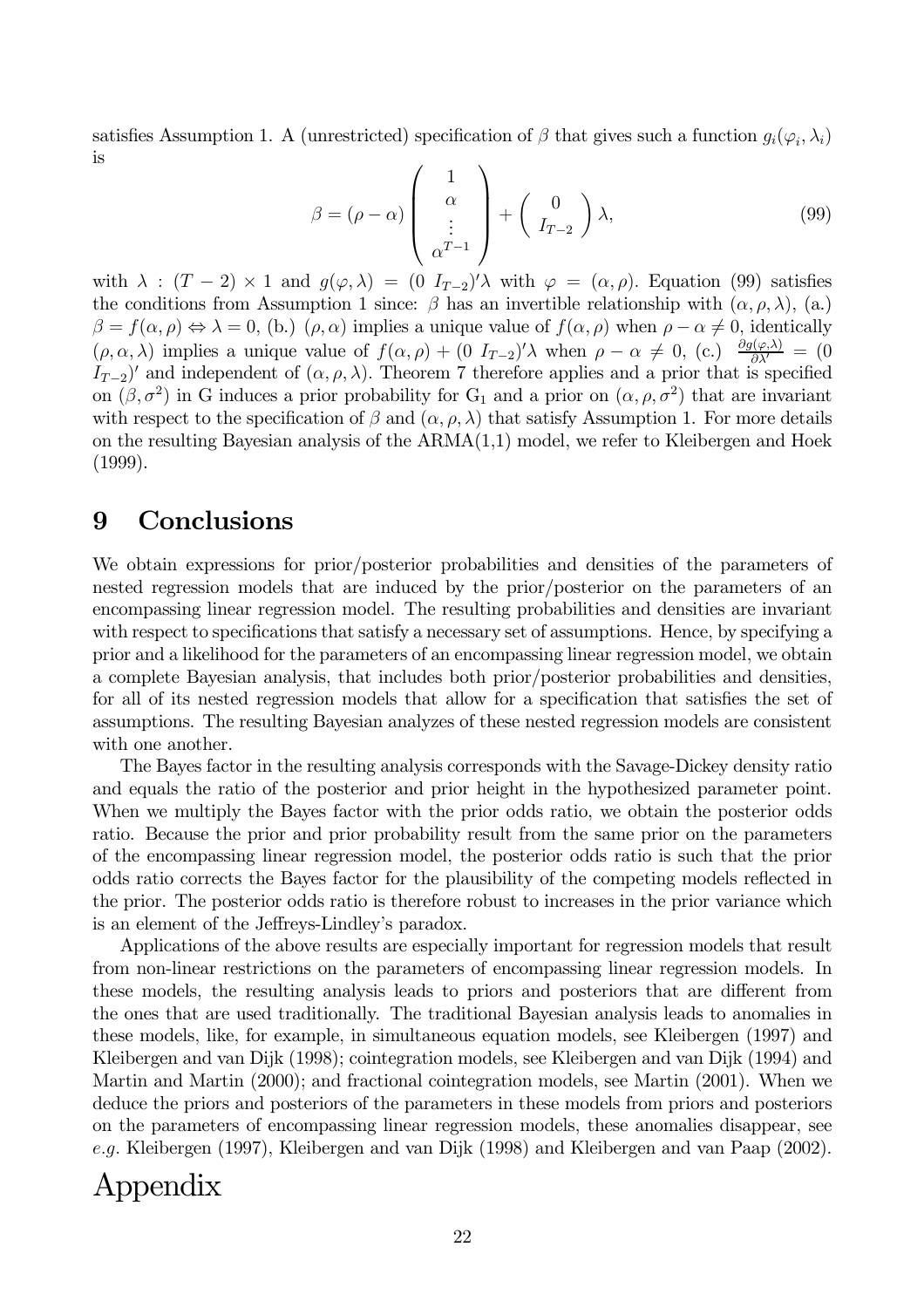## Proof of Equation (11).

The normalizing constant is specified as the transformation over  $g_i$  of the  $(k-m_i)$ -dimensional sphere with center zero and radius  $\rho$ :

$$
c_i(\rho)^{-1} = L_{k-m_i}(g_i(0, B_i(0, \rho)))
$$
  
\n
$$
= \int_{B_{k-m_i}(0, \rho)} \left| \frac{\partial g_i}{\partial \lambda_i} \right| L_{k-m_i}(d\lambda_i)
$$
  
\n
$$
= \int_{B_{k-m_i}(0, \rho)} \left| \left( \frac{\partial g_i}{\partial \lambda_i} \right)' \left( \frac{\partial g_i}{\partial \lambda_i} \right) \right|^{\frac{1}{2}} d\lambda_i
$$
  
\n
$$
= \int_{B_{k-m_i}(0, \rho)} |A_i|^{\frac{1}{2}} d\lambda_i
$$
  
\n
$$
= |A_i|^{\frac{1}{2}} \int_{B_{k-m_i}(0, \rho)} d\lambda_i
$$
  
\n
$$
= |A_i|^{\frac{1}{2}} V_{k-m_i}(\rho),
$$

with  $V_{k-m_i}(\rho)$  the volume of the  $(k-m_i)$ -dimensional sphere with radius  $\rho$ . Because  $|A_i|$  does not depend on  $\varphi_i$  and  $\lambda_i$ , the value of  $\varphi_i$  in  $g_i(\varphi_i, \lambda_i)$  and the center of the sphere  $B_i(0, \rho)$  do not affect the expression of  $c_i(\rho)$  and we have therefore used vectors of zeros for convenience.

### Proof of Theorem 1.

Before we obtain the specification of the Hausdorff-measure, we note the structure that Assumption 1 imposes on the Jacobian of the transformation from  $\beta$  to  $(\varphi_i, \lambda_i)$ :

$$
J(\beta,(\varphi_i,\lambda_i)) = \left(\begin{array}{cc} \frac{\partial f_i}{\partial \varphi'_i} + \frac{\partial g_i}{\partial \varphi'_i} & \frac{\partial g_i}{\partial \lambda'_i} \end{array}\right)
$$

Because  $g_i(\varphi_i, \lambda_i)$  is a strictly monotonic function of  $\lambda_i$  and  $g_i(\varphi_i, \lambda_i) = 0 \Leftrightarrow \lambda_i = 0$ ,  $\frac{\partial g_i}{\partial \varphi'_i} |_{\lambda_i = 0} =$ 0. Hence, the Jacobian in  $\lambda_i = 0$  reads

$$
J(\beta,(\varphi_i,\lambda_i))|_{\lambda_i=0}=\left(\begin{array}{cc}\frac{\partial f_i}{\partial \varphi'_i}&\frac{\partial g_i}{\partial \lambda'_i}|_{\lambda_i=0}\end{array}\right),\,
$$

and

$$
|J(\beta,(\varphi_i,\lambda_i))|_{\lambda_i=0}| = \left| \left(\frac{\partial g_i}{\partial \lambda_i'}|_{\lambda_i=0}\right)' \left(\frac{\partial g_i}{\partial \lambda_i'}|_{\lambda_i=0}\right) \right|^{\frac{1}{2}} \left| \left(\frac{\partial f_i}{\partial \varphi_i'}\right)' M_{\left(\frac{\partial g_i}{\partial \lambda_i'}|_{\lambda_i=0}\right)} \left(\frac{\partial f_i}{\partial \varphi_i'}\right) \right|^{\frac{1}{2}} \right|
$$
  

$$
= \left| \left(\frac{\partial g_i}{\partial \lambda_i'}|_{\lambda_i=0}\right)' M_{\left(\frac{\partial f_i}{\partial \varphi_i'}\right)} \left(\frac{\partial g_i}{\partial \lambda_i'}|_{\lambda_i=0}\right) \right|^{\frac{1}{2}} \left| \left(\frac{\partial f_i}{\partial \varphi_i'}\right)' \left(\frac{\partial f_i}{\partial \varphi_i'}\right) \right|^{\frac{1}{2}},
$$

where  $\left(\frac{\partial g_i}{\partial \lambda'_i} |_{\lambda_i=0}\right)' \left(\frac{\partial g_i}{\partial \lambda'_i} |_{\lambda_i=0}\right) = \left(\frac{\partial g_i}{\partial \lambda'_i}\right)' \left(\frac{\partial g_i}{\partial \lambda'_i}\right) = A_i.$ 

The Hausdorff-measure  $H_{m_i}(W_{G_i})$  is obtained by considering that  $g_i(\varphi_i, \lambda_i)$  is a strictly monotonic function of  $\lambda_i$ . We use the sequence of sets  $W_{G_i}(\rho)$  centered at  $\lambda_i = 0$ ,

$$
W_{G_i}(\rho) = \left\{ \varphi_i \in \Omega_{G_i} \subset \mathbb{R}^{m_i}, \ \lambda_i \in B_{k-m_i}(0, \rho) \subset \mathbb{R}^{k-m_i} | \beta = f(\varphi_i) + g_i(\varphi_i, \lambda_i) \right\},\
$$

where  $B_{k-m_i}(0,\rho)$  is a  $(k-m_i)$ -dimensional sphere with radius  $\rho$  centered at 0. We use a limiting sequence of  $W_{G_i}(\rho)$  that is obtained by letting  $\rho$  converge to zero,

$$
\lim_{\rho \to 0} W_{G_i}(\rho) = W_{G_i}.
$$

This results because  $g_i(\varphi_i, \lambda_i)$  is a strictly monotonic function of  $\lambda$ .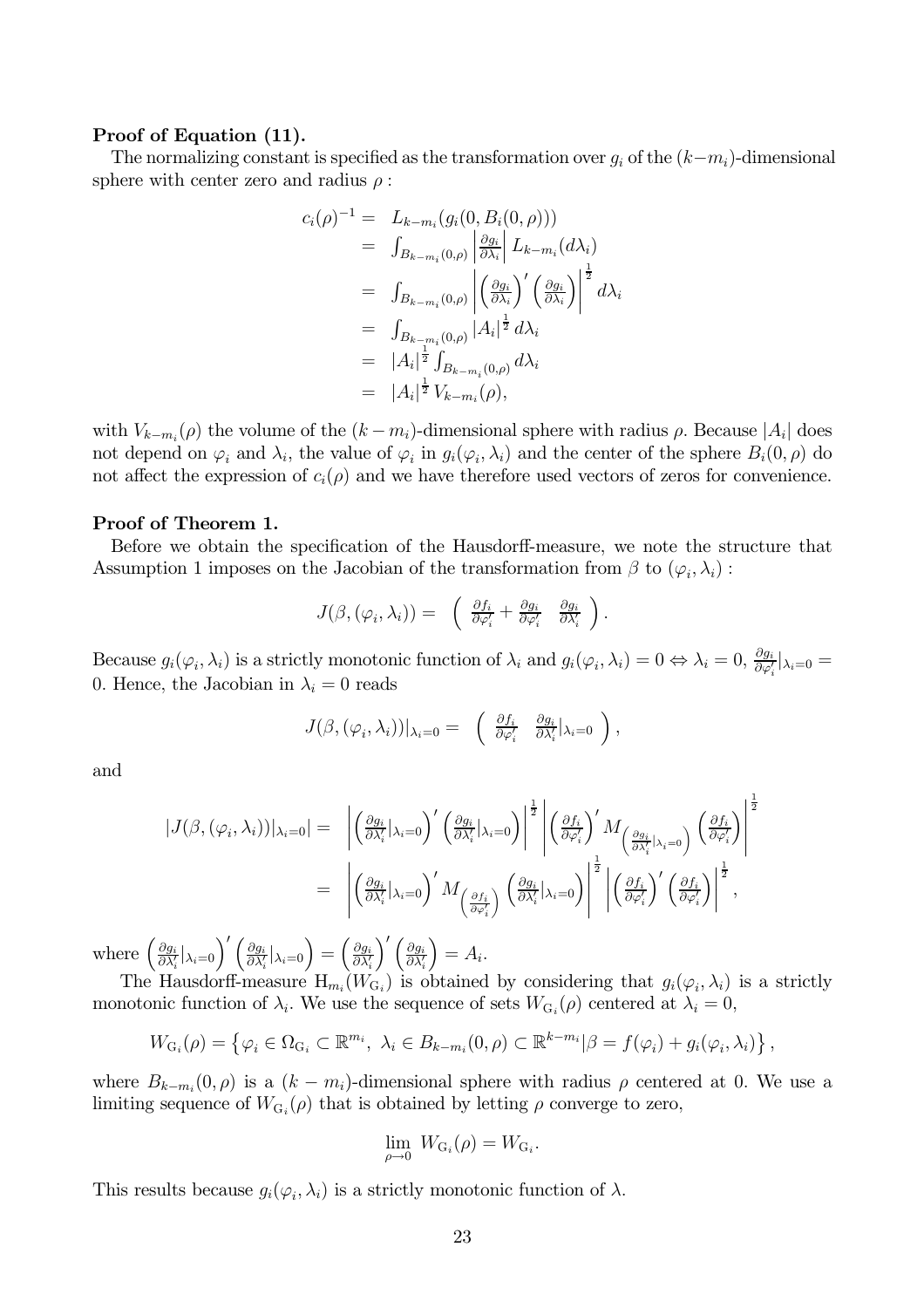Because  $\left(\frac{\partial g_i}{\partial \lambda'_i} |_{\lambda_i=0}\right)' \left(\frac{\partial g_i}{\partial \lambda'_i} |_{\lambda_i=0}\right) = A_i$  and  $\frac{\partial g_i}{\partial \varphi'_i} |_{\lambda_i=0} = 0$ , the Lebesque-measure of  $W_{G_i}(\rho)$ ,  $L_k(W_{G_i}(\rho))$ , is for small values of  $\rho$  equal to:

$$
L_k(W_{G_i}(\rho)) = \int_{\Omega_{G_i}} \int_{B_{G_i}(0,\rho)} |J(\beta, (\varphi_i, \lambda_i))| d\lambda_i d\varphi_i
$$
  
\n
$$
\approx \int_{\Omega_{G_i}} \left| \left( \frac{\partial f_i}{\partial \varphi'_i} \right)' M_{\left( \frac{\partial g_i}{\partial \lambda'_i} |_{\lambda_i = 0} \right)} \left( \frac{\partial f_i}{\partial \varphi'_i} \right) \right|^{\frac{1}{2}} \left[ \int_{B_{k-m_i}(0,\rho)} |A_i|^{\frac{1}{2}} d\lambda_i \right] d\varphi_i
$$
  
\n
$$
\approx \left\{ \int_{\Omega_{G_i}} \left| \left( \frac{\partial f_i}{\partial \varphi'_i} \right)' M_{\left( \frac{\partial g_i}{\partial \lambda'_i} |_{\lambda_i = 0} \right)} \left( \frac{\partial f_i}{\partial \varphi'_i} \right) \right|^{\frac{1}{2}} d\varphi_i \right\} |A_i|^{\frac{1}{2}} V_{k-m_i}(\rho).
$$

The Hausdorff-measure equals the limit of  $c_i(\rho)$  times  $L_k(W_{G_i}(\rho))$  when  $\rho$  converges to zero:  $H_{m_i}(W_{G_i}) = \lim_{\rho \to 0} [c_i(\rho) L_k(W_{G_i}(\rho))]$ 

$$
= \lim_{\rho \to 0} \frac{1}{|A_i|^{\frac{1}{2}} V_{k-m_i}(\rho)} \left\{ \int_{\Omega_{G_i}} \left| \left( \frac{\partial f_i}{\partial \varphi'_i} \right)' M_{\left( \frac{\partial g_i}{\partial \lambda'_i} | \lambda_i = 0 \right)} \left( \frac{\partial f_i}{\partial \varphi'_i} \right) \right|^{\frac{1}{2}} d\varphi_i \right\} |A_i|^{\frac{1}{2}} V_{k-m_i}(\rho)
$$
  

$$
= \int_{\Omega_{G_i}} \left| \left( \frac{\partial f_i}{\partial \varphi'_i} \right)' M_{\left( \frac{\partial g_i}{\partial \lambda'_i} | \lambda_i = 0 \right)} \left( \frac{\partial f_i}{\partial \varphi'_i} \right) \right|^{\frac{1}{2}} d\varphi_i.
$$

To show the invariance of the Hausdorff-measure, we consider an invertible function  $h$ :  $\mathbb{R}^k \to \mathbb{R}^k$ ,  $\mu = h(\beta)$ . Because of Assumption 1, we can specify  $\beta$  as

$$
\beta = f_i(\varphi_i) + g_i(\varphi_i, \lambda_i)
$$

and  $\mu$  can therefore be specified as

$$
\mu = l_i(\psi_i) + r_i(\psi_i, \theta_i),
$$

with  $l_i(\psi_i) = h(f_i(\varphi_i))$  and  $r(\psi_i, \theta_i) = h(f_i(\varphi_i) + g_i(\varphi_i, \lambda_i)) - h(f_i(\varphi_i))$ . Because of Assumption 1b, that  $g_i(\varphi_i, \lambda_i)$  is a strictly monotonic function of  $\lambda_i$ , h has to be strict monotonic. This implies that  $\left(\frac{\partial h}{\partial \beta'}\right)' \left(\frac{\partial h}{\partial \beta'}\right)$  is a positive definite symmetric matrix for all values of  $\beta$  and that  $\theta_i$  is an invertible function of  $\lambda_i$  only. Because of Assumption 1c,  $\frac{\partial r_i}{\partial \theta'_i} = \frac{\partial \mu}{\partial \beta'}$ should be such that

$$
\begin{array}{rcl}\n\left(\frac{\partial r_i}{\partial \theta'_i}\right)' \left(\frac{\partial r_i}{\partial \theta'_i}\right) &=& B_i \Leftrightarrow \\
\left(\frac{\partial h}{\partial \beta'} \left(\frac{\partial g_i}{\partial \lambda'_i}\right) \left(\frac{\partial \lambda_i}{\partial \theta'_i}\right)\right)' \left(\frac{\partial h}{\partial \beta'} \left(\frac{\partial g_i}{\partial \lambda'_i}\right) \left(\frac{\partial \lambda_i}{\partial \theta'_i}\right)\right) &=& B_i \Leftrightarrow \\
\left(\frac{\partial \lambda_i}{\partial \theta'_i}\right)' \left(\frac{\partial g_i}{\partial \lambda'_i}\right)' \left(\frac{\partial h}{\partial \beta'}\right)' \left(\frac{\partial h}{\partial \beta'}\right) \left(\frac{\partial g_i}{\partial \lambda'_i}\right) \left(\frac{\partial \lambda_i}{\partial \theta'_i}\right) &=& B_i,\n\end{array}
$$

with  $B_i$  independent of  $\psi_i$ . Since  $\theta_i$  is an invertible function of  $\lambda_i$  only and  $\left(\frac{\partial g_i}{\partial \lambda_i'}\right)' \left(\frac{\partial g_i}{\partial \lambda_i'}\right) = A_i$ , with  $A_i$  independent of  $(\varphi_i, \lambda_i)$ ,  $\left(\frac{\partial h}{\partial \beta'}\right)' \left(\frac{\partial h}{\partial \beta'}\right)$  should be equal to some fixed positive definite symmetric matrix that is independent of  $\beta$ . Unlike  $g_i$ , h is an invertible function such that the only specification of  $h$  that satisfies all conditions is an invertible linear function. Hence every specification  $\mu = l_i(\psi_i) + r_i(\psi_i, \theta_i)$  that satisfies Assumption 1 is such that (1.)  $\mu$  is an invertible linear function of  $\beta$  and (2.)  $\theta_i$  is an invertible function of  $\lambda_i$  only and  $\psi_i$  is an invertible function of  $\varphi_i$  only. It is straightforward to show that these transformations lead to an identical Hausdorff-measure.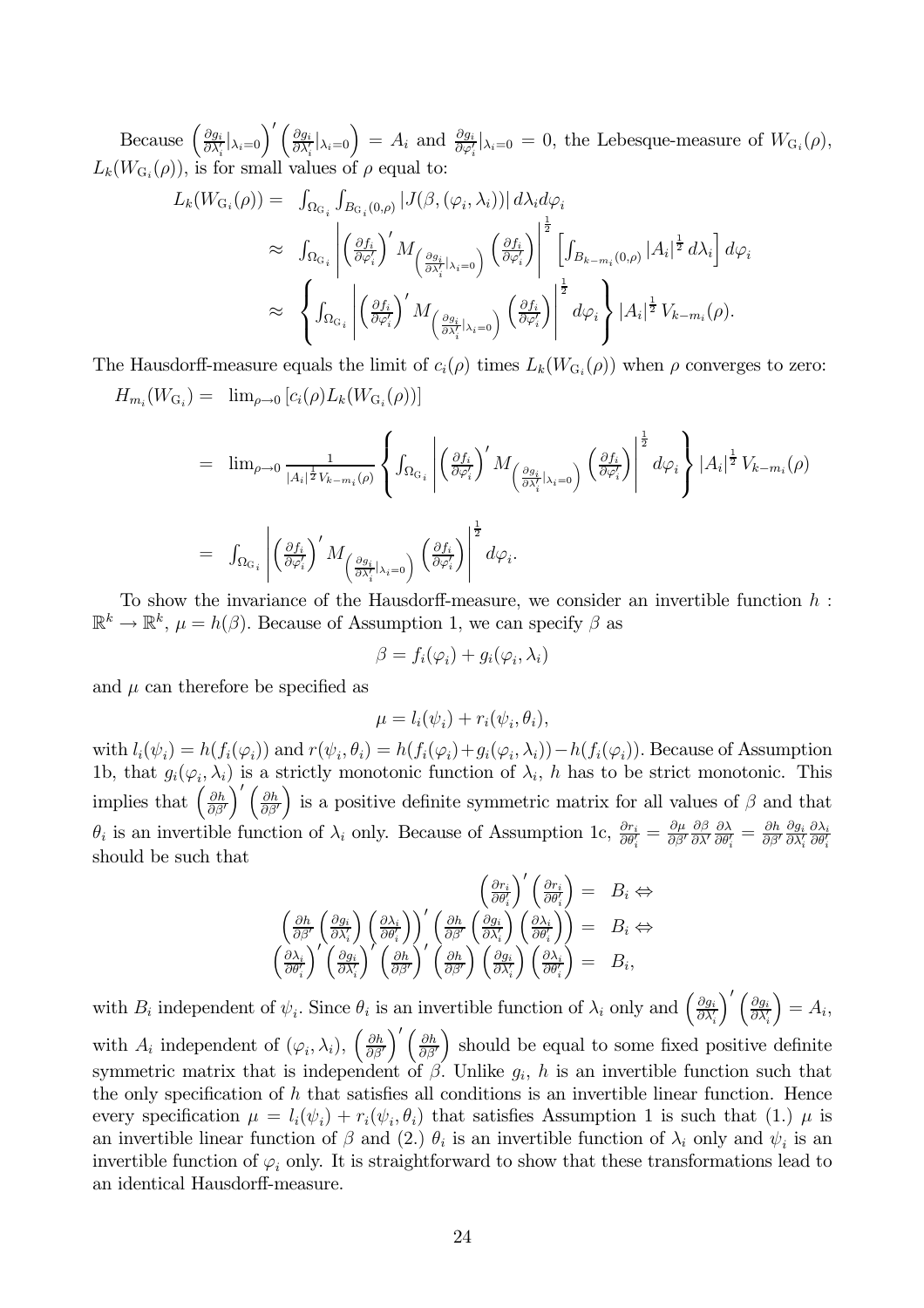## Proof of Theorem 2.

For small values of  $\rho$ , the expression of  $\int_{W_{\text{G}_i}(\rho)} q(\beta) d\beta$  reads:

$$
\int_{W_{G_i}(\rho)} q(\beta) d\beta = \int_{\Omega_{G_i}} \int_{B_{k-m_i}(0,\rho)} q(\beta(\varphi_i, \lambda_i)) |J(\beta, (\varphi_i, \lambda_i))| d\lambda_i d\varphi_i
$$
  
\n
$$
\approx \int_{\Omega_{G_i}} \left[ \int_{B_{k-m_i}(0,\rho)} q(\beta(\varphi_i, \lambda_i)|_{\lambda_i=0}) |J(\beta, (\varphi_i, \lambda_i))|_{\lambda_i=0} |d\lambda_i \right] d\varphi_i
$$
  
\n
$$
\approx \left\{ \int_{\Omega_{G_i}} q(\beta(\varphi_i, \lambda_i)|_{\lambda_i=0}) |J(\beta, (\varphi_i, \lambda_i))|_{\lambda_i=0} |d\varphi_i \right\} V_{k-m_i}(\rho).
$$

The Haussdorf-integral is then obtained by,

$$
\int_{W_{\mathcal{G}_i}} q(\beta) H_{m_i}(d\beta) = \lim_{\rho \to 0} \left[ c_i(\rho) \int_{W_{\mathcal{G}_i}(\rho)} q(\beta) d\beta \right]
$$
  
\n
$$
= \lim_{\rho \to 0} \left[ \frac{\left\{ \int_{\Theta_{\mathcal{G}_i}} q(\beta(\varphi_i, \lambda_i)|_{\lambda_i=0}) |J(\beta, (\varphi_i, \lambda_i))|_{\lambda_i=0} |d\varphi_i \right\} V_{k-m_i}(\rho)}{|A_i|^{\frac{1}{2}} V_{k-m_i}(\rho)} \right]
$$
  
\n
$$
= \frac{1}{|A_i|^{\frac{1}{2}}} \left\{ \int_{\Theta_{\mathcal{G}_i}} q(\beta(\varphi_i, \lambda_i)|_{\lambda_i=0}) |J(\beta, (\varphi_i, \lambda_i))|_{\lambda_i=0} |d\varphi_i \right\}.
$$

The proof of the invariance of the Hausdorff-integral to specifications of  $\beta$ ,  $(\varphi_i, \lambda_i)$  that satisfy Assumption 1 is analogous to the proof for Theorem 1.

## Proof of Theorem 4.

Equation (28) gives the definition of a density function. The invariance of it follows from the proof of Theorem 1. We have shown in this proof that when

$$
\beta = f_i(\varphi_i) + g_i(\varphi_i, \lambda_i)
$$

and

$$
\mu = l_i(\psi_i) + r_i(\psi_i, \theta_i),
$$

are two specifications that satisfy assumption 1 that  $\psi_i$  is an invertible function of  $\varphi_i$  only and  $\theta_i$  is an invertible function of  $\lambda_i$  only. Hence, we can independently transform  $\varphi_i$  to  $\psi_i$  and  $\lambda_i$ to  $\theta_i$ . This does not affect the specification of the prior from Theorem 4.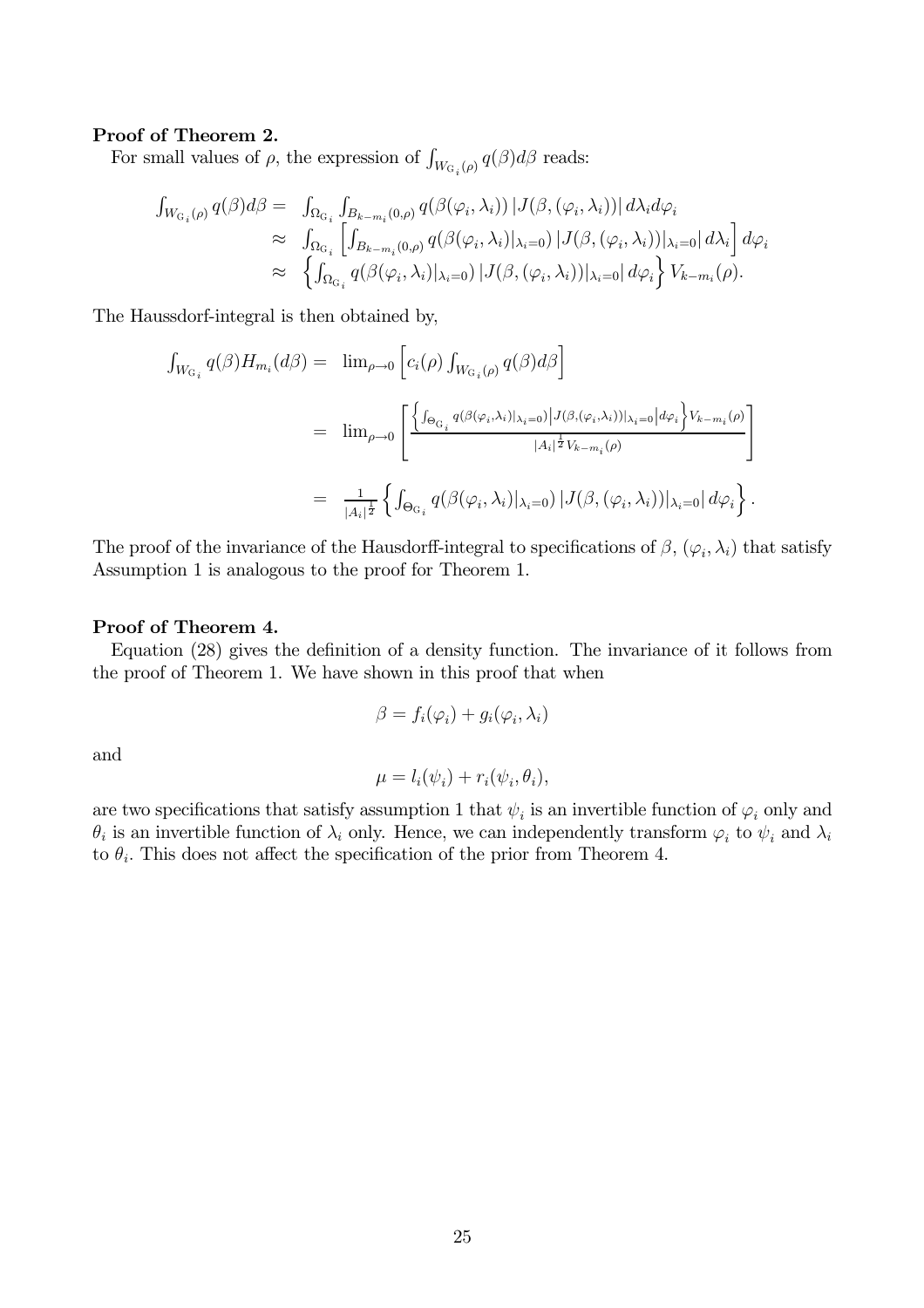## Proof of equation  $(44)$

$$
p_{G_i}(D) = \int_{\Theta_{G_i}} p_{G_i}(\varphi_i) \mathcal{L}(D|\beta)|_{\beta=f_i(\varphi_i)} d\varphi_i
$$
  
\n
$$
= p_G(\lambda_i | D)|_{\lambda_i=0} \left\{ \int_{\Theta_{G_i}} \left[ \frac{p_{G_i}(\varphi_i) \mathcal{L}(D|\beta)|_{\beta=f_i(\varphi_i)}}{p_G(\lambda_i | D)|_{\lambda_i=0}} \right] d\varphi_i \right\}
$$
  
\n
$$
= p_G(\lambda_i | D)|_{\lambda_i=0} \left\{ \int_{\Theta_{G_i}} \left[ \frac{p_{G_i}(\varphi_i) \mathcal{L}(D|\beta)|_{\beta=f_i(\varphi_i)} p_G(\varphi_i |\lambda_i, D)|_{\lambda_i=0}}{p_G(\lambda_i | D)|_{\lambda_i=0} p_G(\varphi_i |\lambda_i, D)|_{\lambda_i=0}} \right] d\varphi_i \right\}
$$
  
\n
$$
= p_G(\lambda_i | D)|_{\lambda_i=0} \left\{ \int_{\Theta_{G_i}} \left[ \frac{p_{G_i}(\varphi_i) \mathcal{L}(D|\beta)|_{\beta=f_i(\varphi_i)} p_G(\varphi_i |\lambda_i, D)|_{\lambda_i=0}}{p_G(\varphi_i, \lambda_i | D)|_{\lambda_i=0}} \right] d\varphi_i \right\}
$$
  
\n
$$
= p_G(\lambda_i | D)|_{\lambda_i=0} \left\{ \int_{\Theta_{G_i}} \left[ \frac{p_{G_i}(\varphi_i) \mathcal{L}(D|\beta)|_{\beta=f_i(\varphi_i)} p_G(\varphi_i |\lambda_i, D)|_{\lambda_i=0}}{p_G(\varphi_i, \lambda_i)|_{\lambda_i=0} \frac{p_G(\varphi_i |\lambda_i, D)|_{\lambda_i=0}}{p_G(\varphi_i, \lambda_i)} \right] d\varphi_i \right\}
$$
  
\n
$$
= c_\beta \times p_G(\lambda_i | D)|_{\lambda_i=0} \left\{ \int_{\Theta_{G_i}} \left[ \frac{p_G(\varphi_i | \lambda_i, D)|_{\lambda_i=0}}{p_G(\varphi_i | \lambda_i) |_{\lambda_i=0} p_G(\varphi_i |\lambda_i, D)|_{\lambda_i=0}} \right] d\varphi_i \right\}
$$
  
\n
$$
= c_\beta \times \frac{p_G(\lambda_i | D)|_{\lambda_i=0}}{p_G(\lambda_i | \lambda_i) |_{\lambda
$$

where

$$
c_{\beta}^{-1} = \int_{\mathbb{R}^k} p_G(\beta) \mathcal{L}(D|\beta) d\beta
$$
  
\n
$$
= \int_{\mathbb{R}^{m_i}} \int_{\mathbb{R}^{k-m_i}} p_G(\varphi_i, \lambda_i) \mathcal{L}(D|\beta(\lambda_i, \varphi_i)) d\lambda_i d\varphi_i,
$$
  
\n
$$
p_{G_i}(\varphi_i) = \frac{p_G(\varphi_i|\lambda_i)|_{\lambda_i=0}}{\int_{\Theta_{G_i}} p_G(u|\lambda_i)|_{\lambda_i=0} du}.
$$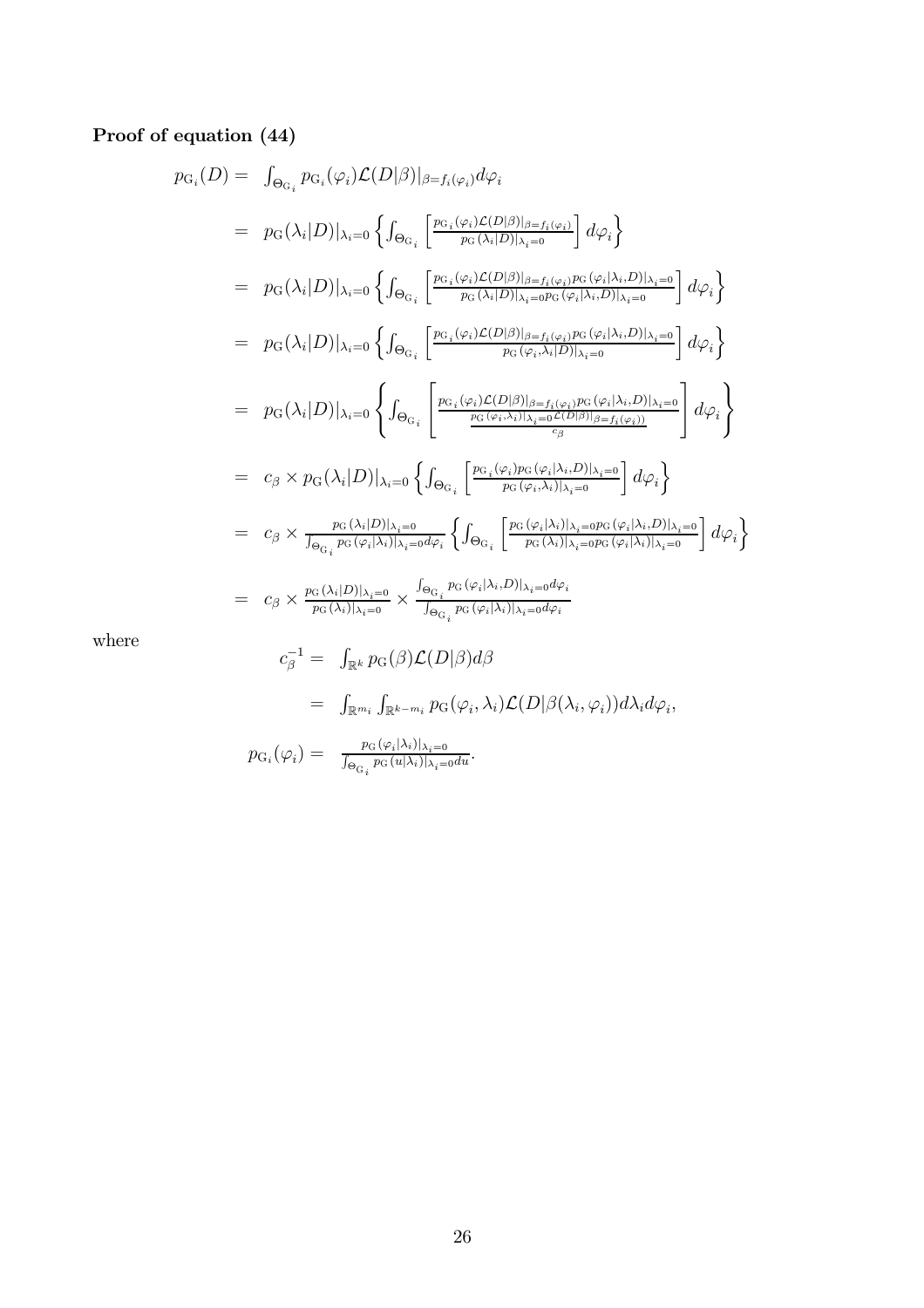## **References**

- [1] Berger, J.O. Statistical Decision Theory and Bayesian Inference. Springer-Verlag (New York), 1985.
- [2] Bernardo, J.M. and A.F.M. Smith. *Bayesian Theory*. Wiley, New York, 1994.
- [3] Billingsley, P. Probability and Measure. Wiley (New York), 1986.
- [4] Box, G.E.P. and G.C. Tiao. *Bayesian Inference in Statistical Analysis*. John Wiley and Sons, Inc., Wiley Classics Library Edition, 1992.
- [5] Box G.E.P., G.M. Jenkins and G.C. Reinsel. *Time Series Analysis: Forecasting and* Control. Prentice Hall, 1994.
- [6] Chao, J.C., and P.C.B. Phillips. Posterior distributions in limited information analysis of the simultaneous equations models using the Jeffreys' Prior. Journal of Econometrics,  $87:49-86, 1998.$
- [7] De Finetti, B. Probability, Induction and Statistics. Wiley (New York), 1972.
- [8] Dickey, J.M. The Weighted Likelihood Ratio, Linear Hypotheses on Normal Location Parameters. The Annals of Mathematical Statistics, 42:204-223, 1971.
- [9] Doster, W. Jeffrey's prior is the Hausdorff measure for the Hellinger and Kullback-Leibler distances. Technical report, Department of Mathematics, University of Kaiserslautern, 1998.
- [10] Drèze, J.H. and R.F. Richard. Bayesian Analysis of Simultaneous Equations systems. In Z. Griliches and M.D. Intrilligator, editor, *Handbook of Econometrics*, *volume 1*. Elsevier Science (Amsterdam), 1983.
- [11] Engle, R.F. and C.W.J. Granger. Co-integration and error correction : Representation, estimation and testing. *Econometrica*, **55**:251-276, 1987.
- [12] Johansen, S. Estimation and hypothesis testing of cointegration vectors in Gaussian vector autoregressive models. *Econometrica*, **59**:1551–1580, 1991.
- [13] Kass, R.E. and A.E. Raftery. Bayes Factors. Journal of the American Statistical Associ*ation*, 90:773-795, 1995.
- [14] Kleibergen, F. Bayesian Simultaneous Equations Analysis using Equality Restricted Random Variables. In 1997 Proceedings of the Section on Bayesian Statistical Science, pages 141–146. American Statistical Association, 1997.
- [15] Kleibergen, F. and H. Hoek. Bayesian Analysis of ARMA models. Tinbergen Institute Discussion Paper TI 2000-027/4, 1999.
- [16] Kleibergen, F. and R. Paap. Priors, Posteriors and Bayes Factors for a Bayesian Analysis of Cointegration. Journal of Econometrics, 111:223-249, 2002.
- [17] Kleibergen, F. and H.K. van Dijk. On the Shape of the Likelihood/Posterior in Cointegration Models. *Econometric Theory*, **10**:514–551, 1994.